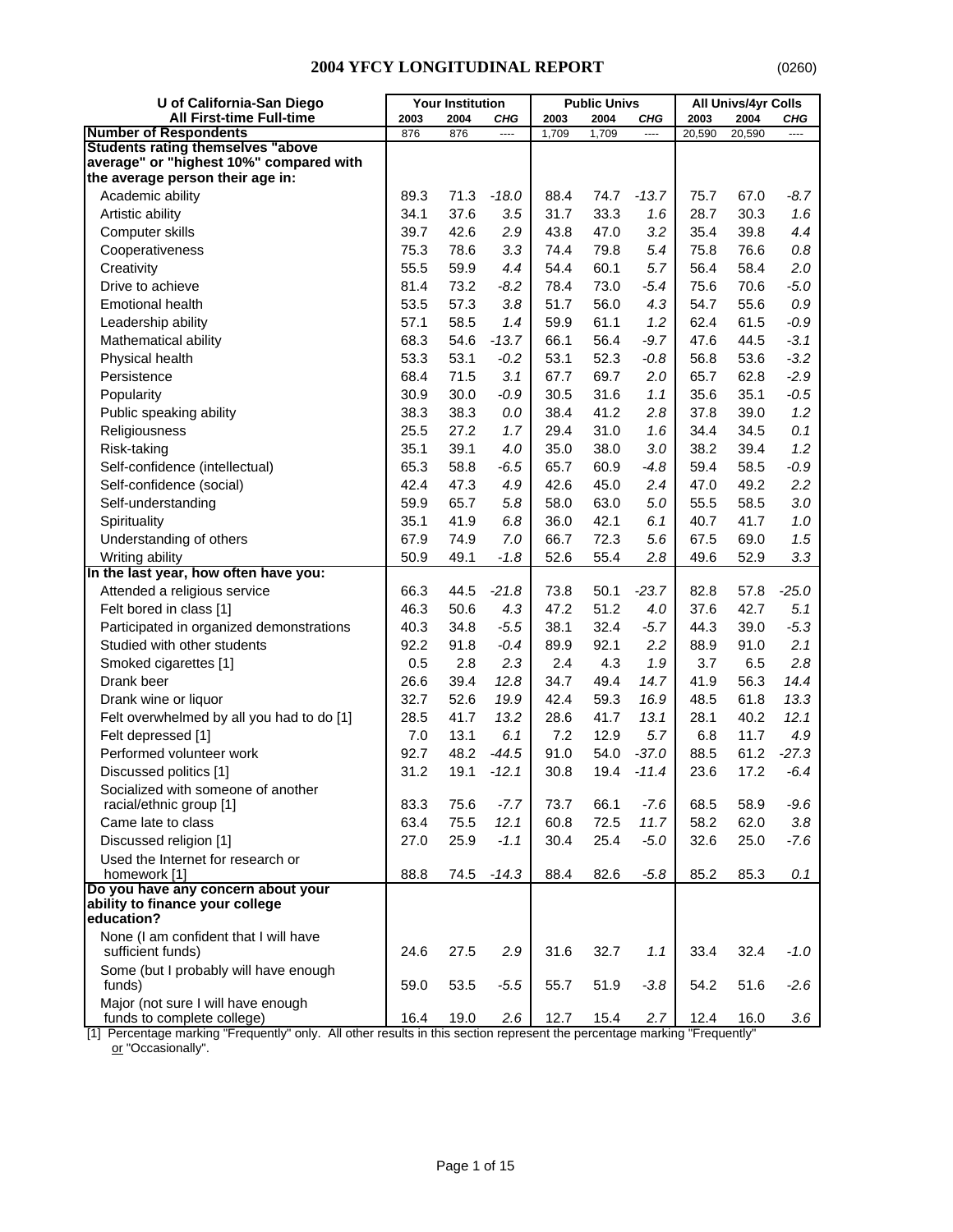| U of California-San Diego                                               |              | <b>Your Institution</b> |               |              | <b>Public Univs</b> |              |              | <b>All Univs/4yr Colls</b> |            |
|-------------------------------------------------------------------------|--------------|-------------------------|---------------|--------------|---------------------|--------------|--------------|----------------------------|------------|
| <b>All First-time Full-time</b>                                         | 2003         | 2004                    | CHG           | 2003         | 2004                | CHG          | 2003         | 2004                       | CHG        |
| Objectives considered to be "very<br>important" or "essential"          |              |                         |               |              |                     |              |              |                            |            |
| Becoming accomplished in one of the                                     |              |                         |               |              |                     |              |              |                            |            |
| performing arts (acting, dancing,                                       |              |                         |               |              |                     |              |              |                            |            |
| $etc.$ )                                                                | 16.7         | 22.9                    | 6.2           | 14.3         | 20.5                | 6.2          | 15.7         | 20.9                       | 5.2        |
| Becoming an authority in my field                                       | 61.3         | 69.1                    | 7.8           | 61.3         | 67.7                | 6.4          | 58.8         | 65.2                       | 6.4        |
| Obtaining recognition from my                                           |              |                         |               |              |                     |              |              |                            |            |
| colleagues for contributions to my                                      |              |                         |               |              |                     |              |              |                            |            |
| special field                                                           | 50.2         | 57.7                    | 7.5           | 51.6         | 56.9                | 5.3          | 50.8         | 57.0                       | 6.2        |
| Influencing the political structure                                     | 19.4         | 22.9<br>48.0            | 3.5           | 19.1         | 21.1                | 2.0          | 18.6         | 20.0                       | 1.4<br>9.5 |
| Influencing social values                                               | 34.2<br>72.0 | 75.4                    | 13.8<br>3.4   | 34.0<br>72.8 | 47.8<br>76.3        | 13.8<br>3.5  | 39.3<br>76.7 | 48.8<br>79.7               | 3.0        |
| Raising a family                                                        |              |                         |               |              |                     |              |              |                            |            |
| Having administrative responsibility<br>for the work of others          | 35.1         | 42.7                    | 7.6           | 35.3         | 41.9                | 6.6          | 36.8         | 40.9                       | 4.1        |
| Being very well off financially                                         | 75.3         | 71.6                    | $-3.7$        | 73.7         | 69.6                | $-4.1$       | 69.1         | 66.2                       | $-2.9$     |
| Helping others who are in difficulty                                    | 68.5         | 77.1                    | 8.6           | 63.9         | 74.4                | 10.5         | 66.4         | 75.2                       | 8.8        |
| Making a theoretical contribution to                                    |              |                         |               |              |                     |              |              |                            |            |
| science                                                                 | 26.9         | 25.0                    | $-1.9$        | 24.9         | 21.9                | $-3.0$       | 15.7         | 17.1                       | 1.4        |
| Writing original works (poems, novels,                                  |              |                         |               |              |                     |              |              |                            |            |
| short stories, etc.)                                                    | 14.0         | 22.1                    | 8.1           | 13.1         | 20.3                | 7.2          | 14.5         | 20.5                       | 6.0        |
| Creating artistic work (painting,                                       |              |                         |               |              |                     |              |              |                            |            |
| sculpture, decorating, etc.)<br>Becoming successful in a business of my | 13.9         | 25.0                    | 11.1          | 12.8         | 21.9                | 9.1          | 14.1         | 20.6                       | 6.5        |
| own                                                                     | 40.3         | 47.2                    | 6.9           | 37.6         | 43.2                | 5.6          | 36.1         | 39.6                       | 3.5        |
| Becoming involved in programs to clean                                  |              |                         |               |              |                     |              |              |                            |            |
| up the environment                                                      | 22.1         | 27.9                    | 5.8           | 19.3         | 26.0                | 6.7          | 17.8         | 23.7                       | 5.9        |
| Developing a meaningful philosophy of                                   |              |                         |               |              |                     |              |              |                            |            |
| life                                                                    | 48.2         | 60.8                    | 12.6          | 44.6         | 58.2                | 13.6         | 41.0         | 51.2                       | 10.2       |
| Participating in a community action                                     |              |                         |               |              |                     |              |              |                            |            |
| program                                                                 | 26.0         | 36.2                    | 10.2          | 23.2         | 34.0                | 10.8         | 25.6         | 32.1                       | 6.5        |
| Helping to promote racial understanding                                 | 34.0         | 46.4                    | 12.4          | 29.0         | 42.1                | 13.1         | 30.2         | 40.7                       | 10.5       |
| Keeping up to date with political<br>affairs                            | 35.3         | 44.0                    | 8.7           | 35.6         | 43.7                | 8.1          | 34.1         | 40.5                       | 6.4        |
| Becoming a community leader                                             | 30.5         | 40.6                    | 10.1          | 31.6         | 40.2                | 8.6          | 33.8         | 37.8                       | 4.0        |
| Integrating spirituality into my life                                   | 35.7         | 46.3                    | 10.6          | 36.3         | 48.8                | 12.5         | 43.4         | 52.2                       | 8.8        |
| Improving my understanding of other                                     |              |                         |               |              |                     |              |              |                            |            |
| countries and cultures                                                  | 52.9         | 66.2                    | 13.3          | 48.7         | 61.0                | 12.3         | 47.8         | 55.4                       | 7.6        |
| <b>High School/Current Grade Average [2]</b>                            |              |                         |               |              |                     |              |              |                            |            |
| A (3.75-4.0)                                                            | 47.9         | 11.4                    | $-36.5$       | 46.3         | 16.9                | $-29.4$      | 31.0         |                            | 17.4 -13.6 |
| $A-, B+ (3.25-3.74)$                                                    | 49.5         |                         | $34.3 - 15.2$ | 47.1         |                     | $32.7 -14.4$ | 47.6         |                            | 33.6 -14.0 |
| B (2.75-3.24)                                                           | 2.3          | 34.3                    | 32.0          | 4.6          | 29.8                | 25.2         | 14.9         | 28.2                       | 13.3       |
| $B-, C+ (2.25-2.74)$                                                    | 0.2          | 13.2                    | 13.0          | 1.7          | 13.1                | 11.4         | 5.8          | 12.9                       | 7.1        |
| $C(1.75-2.24)$                                                          | 0.0          | 5.1                     | 5.1           | 0.2          | 5.6                 | 5.4          | 0.6          | 5.8                        | 5.2        |
| C- or less (below 1.75)<br>Do you give the Higher Education             | 0.0          | 1.6                     | 1.6           | 0.0          | 1.9                 | 1.9          | 0.0          | 2.1                        | 2.1        |
| <b>Research Institute at UCLA permission</b>                            |              |                         |               |              |                     |              |              |                            |            |
| to include your ID number should your                                   |              |                         |               |              |                     |              |              |                            |            |
| college request the data for additional                                 |              |                         |               |              |                     |              |              |                            |            |
| research analyses?                                                      |              |                         |               |              |                     |              |              |                            |            |
| Yes                                                                     | 62.0         | 46.9                    | $-15.1$       | 66.2         | 55.5                | $-10.7$      | 68.3         | 51.1                       | $-17.2$    |
| No                                                                      | 38.0         | 53.1                    | 15.1          | 33.8         | 44.5                | 10.7         | 31.7         | 48.9                       | 17.2       |

[2] Categories in the 2003 and 2004 GPA were combined for comparability. Respondents marking "I do not receive grades in my courses" in 2004 were not included in these results.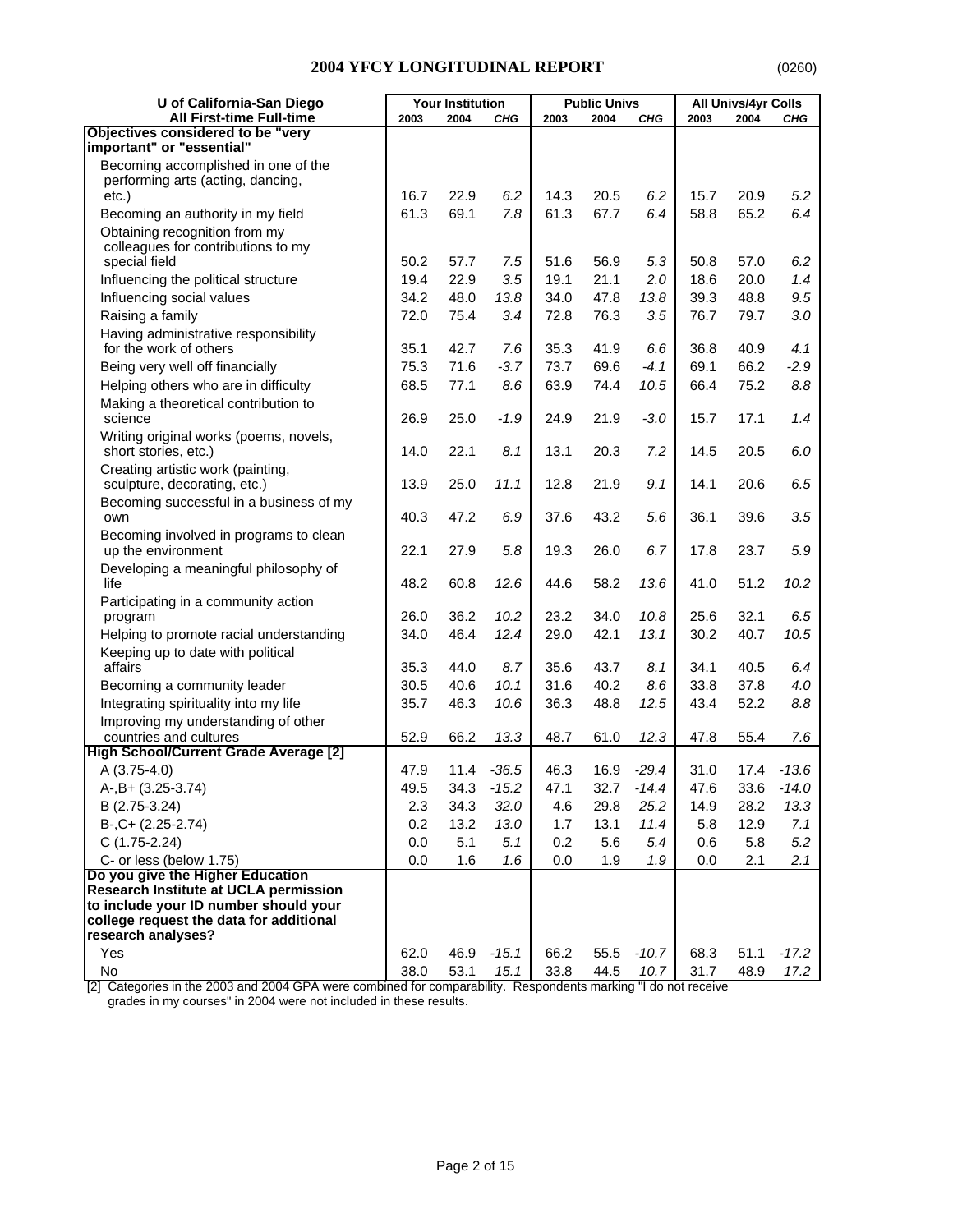| U of California-San Diego               |      | <b>Your Institution</b> |            |         | <b>Public Univs</b> |         |       | All Univs/4yr Colls |         |
|-----------------------------------------|------|-------------------------|------------|---------|---------------------|---------|-------|---------------------|---------|
| <b>All First-time Full-time</b>         | 2003 | 2004                    | <b>CHG</b> | 2003    | 2004                | CHG     | 2003  | 2004                | CHG     |
| DURING THE PAST YEAR, HOW MUCH TIME DID |      |                         |            |         |                     |         |       |                     |         |
| YOU SPEND DURING A TYPICAL WEEK DOING   |      |                         |            |         |                     |         |       |                     |         |
| THE FOLLOWING ACTIVITIES [3]            |      |                         |            |         |                     |         |       |                     |         |
| <b>Studying/homework</b>                |      |                         |            |         |                     |         |       |                     |         |
| None                                    | 0.8  | 0.0                     | $-0.8$     | 1.8     | 0.1                 | $-1.7$  | 1.4   | 0.3                 | $-1.1$  |
| Less than 1 hour                        | 5.5  | 0.7                     | $-4.8$     | 8.2     | 1.1                 | $-7.1$  | 9.5   | 1.0                 | $-8.5$  |
| 1 to 2 hours                            | 9.3  | 4.3                     | $-5.0$     | 13.6    | 4.4                 | $-9.2$  | 17.5  | 6.8                 | $-10.7$ |
| 3 to 5 hours                            | 26.7 | 25.0                    | $-1.7$     | 28.0    | 24.9                | $-3.1$  | 28.4  | 25.6                | $-2.8$  |
| 6 to 10 hours                           | 23.6 | 37.1                    | 13.5       | 23.1    | 33.8                | 10.7    | 22.1  | 31.4                | 9.3     |
| 11 to 15 hours                          | 14.1 | 16.7                    | 2.6        | 11.5    | 18.7                | 7.2     | 11.6  | 16.9                | 5.3     |
| 16 to 20 hours                          | 11.0 | 11.0                    | 0.0        | 8.1     | 10.8                | 2.7     | 5.7   | 9.7                 | 4.0     |
| Over 20 hours                           | 9.0  | 5.1                     | $-3.9$     | 5.7     | 6.2                 | 0.5     | 3.8   | 8.3                 | 4.5     |
| <b>Socializing with friends</b>         |      |                         |            |         |                     |         |       |                     |         |
| None                                    | 0.0  | 0.6                     | 0.6        | 0.4     | 0.5                 | 0.1     | 0.3   | 0.4                 | 0.1     |
| Less than 1 hour                        | 1.7  | 1.2                     | $-0.5$     | 1.3     | 0.8                 | $-0.5$  | 1.0   | 0.9                 | $-0.1$  |
| 1 to 2 hours                            | 7.0  | 5.2                     | $-1.8$     | 6.4     | 4.8                 | $-1.6$  | 5.4   | 4.3                 | $-1.1$  |
| 3 to 5 hours                            | 24.3 | 21.9                    | $-2.4$     | 22.9    | 18.1                | $-4.8$  | 17.9  | 14.1                | $-3.8$  |
| 6 to 10 hours                           | 30.0 | 28.9                    | $-1.1$     | 28.4    | 29.0                | 0.6     | 27.1  | 24.7                | $-2.4$  |
| 11 to 15 hours                          | 17.6 | 15.1                    | $-2.5$     | 18.7    | 17.4                | $-1.3$  | 19.9  | 18.6                | $-1.3$  |
| 16 to 20 hours                          | 7.6  | 12.7                    | 5.1        | 9.6     | 12.0                | 2.4     | 12.6  | 13.6                | 1.0     |
| Over 20 hours                           | 11.7 | 14.5                    | 2.8        | 12.3    | 17.5                | 5.2     | 15.9  | 23.4                | 7.5     |
| <b>Exercising or sports</b>             |      |                         |            |         |                     |         |       |                     |         |
| None                                    | 4.9  | 6.0                     | 1.1        | 4.1     | 7.3                 | 3.2     | 4.2   | 6.4                 | 2.2     |
| Less than 1 hour                        | 15.4 | 11.8                    | $-3.6$     | 13.0    | 12.0                | $-1.0$  | 9.3   | 10.7                | 1.4     |
| 1 to 2 hours                            | 19.0 | 21.0                    | 2.0        | 17.5    | 20.9                | 3.4     | 14.4  | 19.5                | 5.1     |
| 3 to 5 hours                            | 20.3 | 35.4                    | 15.1       | 21.2    | 33.1                | 11.9    | 18.8  | 28.4                | 9.6     |
| 6 to 10 hours                           | 16.4 | 16.5                    | 0.1        | 18.5    | 17.5                | $-1.0$  | 19.2  | 19.4                | 0.2     |
| 11 to 15 hours                          | 11.5 | 5.2                     | $-6.3$     | 12.3    | 5.1                 | $-7.2$  | 15.4  | 7.7                 | $-7.7$  |
| 16 to 20 hours                          | 5.5  | 2.4                     | $-3.1$     | 6.3     | 2.5                 | $-3.8$  | 8.7   | 4.3                 | $-4.4$  |
| Over 20 hours                           | 7.1  | 1.6                     | $-5.5$     | $7.2\,$ | 1.7                 | $-5.5$  | 9.9   | 3.7                 | $-6.2$  |
| <b>Partying</b>                         |      |                         |            |         |                     |         |       |                     |         |
| None                                    | 29.3 | 36.7                    | 7.4        | 27.2    | 31.2                | 4.0     | 26.3  | 25.1                | $-1.2$  |
| Less than 1 hour                        | 23.2 | 16.6                    | $-6.6$     | 21.6    | 14.3                | $-7.3$  | 16.7  | 11.7                | $-5.0$  |
| 1 to 2 hours                            | 20.8 | 14.8                    | $-6.0$     | 19.8    | 14.9                | $-4.9$  | 18.0  | 15.1                | $-2.9$  |
| 3 to 5 hours                            | 16.8 | 18.7                    | 1.9        | 17.3    | 20.4                | 3.1     | 19.3  | 21.8                | 2.5     |
| 6 to 10 hours                           | 7.2  | 10.1                    | 2.9        | 9.0     | 13.4                | 4.4     | 11.4  | 15.7                | 4.3     |
| 11 to 15 hours                          | 1.3  | 1.9                     | 0.6        | 2.2     | 3.3                 | 1.1     | 4.7   | 5.6                 | $0.9\,$ |
| 16 to 20 hours                          | 0.8  | $1.0$                   | 0.2        | 1.9     | $1.4$               | $-0.5$  | 1.9   | 2.4                 | $0.5\,$ |
| Over 20 hours                           | 0.6  | 0.1                     | $-0.5$     | 1.0     | 1.0                 | 0.0     | 1.6   | 2.4                 | 0.8     |
| <b>Volunteer work</b>                   |      |                         |            |         |                     |         |       |                     |         |
| None                                    | 18.7 | 66.0                    | 47.3       | 19.9    | 61.8                | 41.9    | 22.5  | 56.4                | 33.9    |
| Less than 1 hour                        | 18.7 | 12.6                    | $-6.1$     | 21.9    | 16.6                | $-5.3$  | 23.2  | 17.8                | $-5.4$  |
| 1 to 2 hours                            | 27.7 | 12.2                    | $-15.5$    | 28.3    | 13.2                | $-15.1$ | 26.9  | 15.1                | $-11.8$ |
| 3 to 5 hours                            | 21.1 | 6.4                     | $-14.7$    | 19.1    | 5.4                 | $-13.7$ | 16.6  | 6.8                 | $-9.8$  |
| 6 to 10 hours                           | 6.5  | 1.9                     | $-4.6$     | 5.3     | 2.0                 | $-3.3$  | 6.0   | 2.3                 | $-3.7$  |
| 11 to 15 hours                          | 3.8  | 0.6                     | $-3.2$     | 2.7     | 0.6                 | $-2.1$  | 2.2   | 0.6                 | $-1.6$  |
| 16 to 20 hours                          | 1.7  | 0.3                     | $-1.4$     | 1.3     | 0.3                 | $-1.0$  | 1.1   | 0.4                 | $-0.7$  |
| Over 20 hours                           | 1.7  | 0.0                     | $-1.7$     | 1.6     | 0.1                 | $-1.5$  | $1.5$ | 0.5                 | $-1.0$  |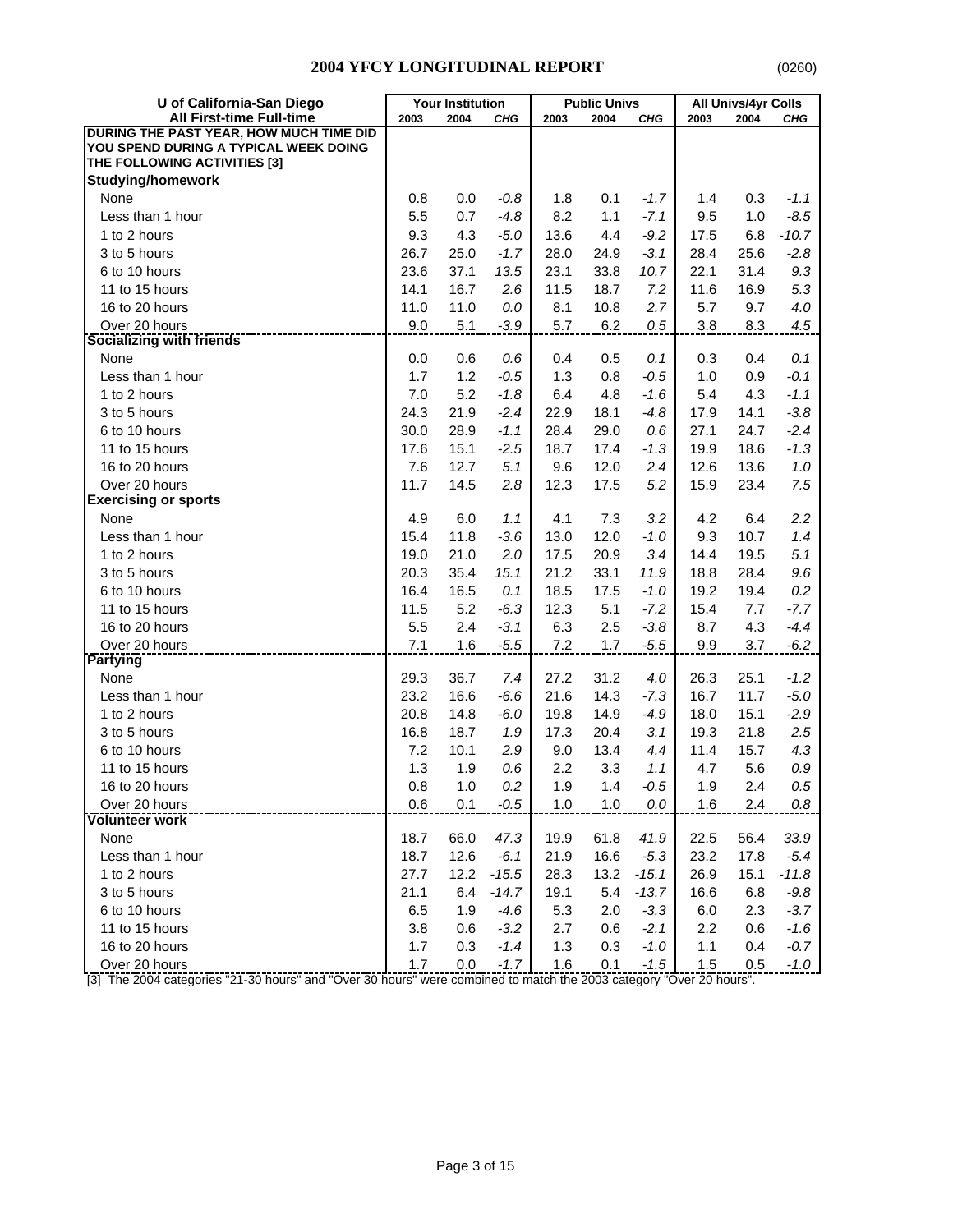| U of California-San Diego               |      | <b>Your Institution</b> |         |      | <b>Public Univs</b> |         |      | <b>All Univs/4yr Colls</b> |         |
|-----------------------------------------|------|-------------------------|---------|------|---------------------|---------|------|----------------------------|---------|
| All First-time Full-time                | 2003 | 2004                    | CHG     | 2003 | 2004                | CHG     | 2003 | 2004                       | CHG     |
| DURING THE PAST YEAR, HOW MUCH TIME DID |      |                         |         |      |                     |         |      |                            |         |
| YOU SPEND DURING A TYPICAL WEEK DOING   |      |                         |         |      |                     |         |      |                            |         |
| THE FOLLOWING ACTIVITIES [3]            |      |                         |         |      |                     |         |      |                            |         |
| Participating in student clubs/groups   |      |                         |         |      |                     |         |      |                            |         |
| None                                    | 16.0 | 42.1                    | 26.1    | 16.3 | 40.0                | 23.7    | 20.8 | 43.2                       | 22.4    |
| Less than 1 hour                        | 15.8 | 10.2                    | $-5.6$  | 15.5 | 11.2                | $-4.3$  | 14.6 | 11.9                       | $-2.7$  |
| 1 to 2 hours                            | 25.6 | 19.8                    | $-5.8$  | 28.5 | 20.6                | $-7.9$  | 27.7 | 19.9                       | $-7.8$  |
| 3 to 5 hours                            | 21.2 | 18.2                    | $-3.0$  | 20.9 | 18.2                | $-2.7$  | 20.5 | 15.5                       | $-5.0$  |
| 6 to 10 hours                           | 12.2 | 6.5                     | $-5.7$  | 10.6 | 6.7                 | $-3.9$  | 8.9  | 6.0                        | $-2.9$  |
| 11 to 15 hours                          | 3.7  | 1.3                     | $-2.4$  | 4.0  | 1.8                 | $-2.2$  | 3.7  | 1.8                        | $-1.9$  |
| 16 to 20 hours                          | 2.4  | 1.0                     | $-1.4$  | 1.9  | 1.0                 | $-0.9$  | 1.8  | 0.8                        | $-1.0$  |
| Over 20 hours                           | 3.0  | 0.8                     | $-2.2$  | 2.3  | 0.7                 | $-1.6$  | 2.2  | 0.8                        | $-1.4$  |
| <b>Watching TV</b>                      |      |                         |         |      |                     |         |      |                            |         |
| None                                    | 7.9  | 12.6                    | 4.7     | 7.4  | 11.5                | 4.1     | 6.1  | 12.9                       | 6.8     |
| Less than 1 hour                        | 16.4 | 16.0                    | $-0.4$  | 16.0 | 16.2                | 0.2     | 15.8 | 16.6                       | 0.8     |
| 1 to 2 hours                            | 22.6 | 21.5                    | $-1.1$  | 23.7 | 21.8                | $-1.9$  | 23.9 | 23.8                       | $-0.1$  |
| 3 to 5 hours                            | 29.7 | 29.1                    | $-0.6$  | 28.3 | 26.8                | $-1.5$  | 28.1 | 24.9                       | $-3.2$  |
| 6 to 10 hours                           | 13.0 | 13.3                    | 0.3     | 14.5 | 14.5                | 0.0     | 15.5 | 12.9                       | $-2.6$  |
| 11 to 15 hours                          | 5.2  | 4.4                     | $-0.8$  | 5.2  | 4.7                 | $-0.5$  | 5.6  | 4.5                        | $-1.1$  |
| 16 to 20 hours                          | 2.5  | 1.6                     | $-0.9$  | 2.3  | 2.1                 | $-0.2$  | 2.3  | 2.2                        | $-0.1$  |
| Over 20 hours                           | 2.7  | 1.5                     | $-1.2$  | 2.6  | 2.4                 | $-0.2$  | 2.7  | 2.2                        | $-0.5$  |
| <b>Household/childcare duties</b>       |      |                         |         |      |                     |         |      |                            |         |
| None                                    | 19.5 | 58.9                    | 39.4    | 19.8 | 61.9                | 42.1    | 18.8 | 66.5                       | 47.7    |
| Less than 1 hour                        | 23.5 | 18.7                    | $-4.8$  | 25.5 | 18.1                | $-7.4$  | 23.5 | 14.7                       | $-8.8$  |
| 1 to 2 hours                            | 32.5 | 14.8                    | $-17.7$ | 32.0 | 13.0                | $-19.0$ | 32.5 | 11.2                       | $-21.3$ |
| 3 to 5 hours                            | 18.1 | 5.6                     | $-12.5$ | 17.2 | 5.0                 | $-12.2$ | 17.2 | 4.7                        | $-12.5$ |
| 6 to 10 hours                           | 4.3  | 1.5                     | $-2.8$  | 3.8  | 1.4                 | $-2.4$  | 5.0  | 1.5                        | $-3.5$  |
| 11 to 15 hours                          | 1.0  | 0.2                     | $-0.8$  | 0.8  | 0.2                 | $-0.6$  | 1.4  | 0.6                        | $-0.8$  |
| 16 to 20 hours                          | 0.6  | 0.1                     | $-0.5$  | 0.3  | 0.1                 | $-0.2$  | 0.6  | 0.3                        | $-0.3$  |
| Over 20 hours                           | 0.5  | 0.1                     | $-0.4$  | 0.5  | 0.3                 | $-0.2$  | 0.9  | 0.5                        | $-0.4$  |
| <b>Reading for pleasure</b>             |      |                         |         |      |                     |         |      |                            |         |
| None                                    | 18.8 | 41.2                    | 22.4    | 20.3 | 42.3                | 22.0    | 22.3 | 43.9                       | 21.6    |
| Less than 1 hour                        | 26.9 | 23.1                    | $-3.8$  | 26.6 | 23.4                | $-3.2$  | 26.8 | 24.2                       | $-2.6$  |
| 1 to 2 hours                            | 27.6 | 22.9                    | $-4.7$  | 26.5 | 21.2                | $-5.3$  | 25.8 | 19.0                       | $-6.8$  |
| 3 to 5 hours                            | 16.4 | 9.5                     | $-6.9$  | 16.4 | 9.4                 | $-7.0$  | 15.5 | 8.4                        | $-7.1$  |
| 6 to 10 hours                           | 6.7  | 2.2                     | $-4.5$  | 6.3  | 2.3                 | $-4.0$  | 6.0  | 2.8                        | $-3.2$  |
| 11 to 15 hours                          | 1.9  | 0.5                     | $-1.4$  | 2.1  | 0.7                 | $-1.4$  | 2.1  | 0.8                        | $-1.3$  |
| 16 to 20 hours                          | 0.8  | 0.1                     | $-0.7$  | 0.7  | 0.1                 | $-0.6$  | 0.8  | 0.4                        | $-0.4$  |
| Over 20 hours                           | 0.8  | 0.5                     | $-0.3$  | 1.0  | 0.5                 | $-0.5$  | 0.8  | 0.5                        | $-0.3$  |
| Playing video/computer games            |      |                         |         |      |                     |         |      |                            |         |
| None                                    | 43.0 | 48.1                    | 5.1     | 38.4 | 42.9                | 4.5     | 43.4 | 50.3                       | 6.9     |
| Less than 1 hour                        | 22.7 | 17.0                    | $-5.7$  | 23.4 | 18.6                | $-4.8$  | 23.1 | 17.4                       | $-5.7$  |
| 1 to 2 hours                            | 15.1 | 16.6                    | 1.5     | 16.0 | 16.2                | $0.2\,$ | 15.2 | 14.7                       | $-0.5$  |
| 3 to 5 hours                            | 9.2  | 10.0                    | 0.8     | 10.7 | 13.2                | 2.5     | 9.8  | 9.6                        | $-0.2$  |
| 6 to 10 hours                           | 4.5  | 4.1                     | $-0.4$  | 5.6  | 4.6                 | $-1.0$  | 4.6  | 4.3                        | $-0.3$  |
| 11 to 15 hours                          | 3.0  | 2.4                     | $-0.6$  | 3.5  | 2.6                 | $-0.9$  | 2.0  | 1.8                        | $-0.2$  |
| 16 to 20 hours                          | 1.3  | 1.0                     | $-0.3$  | 1.2  | 1.0                 | $-0.2$  | 0.9  | 0.8                        | $-0.1$  |
| Over 20 hours                           | 1.3  | 0.8                     | $-0.5$  | 1.2  | 1.0                 |         | 1.1  |                            | 0.0     |
|                                         |      |                         |         |      |                     | $-0.2$  |      | 1.1                        |         |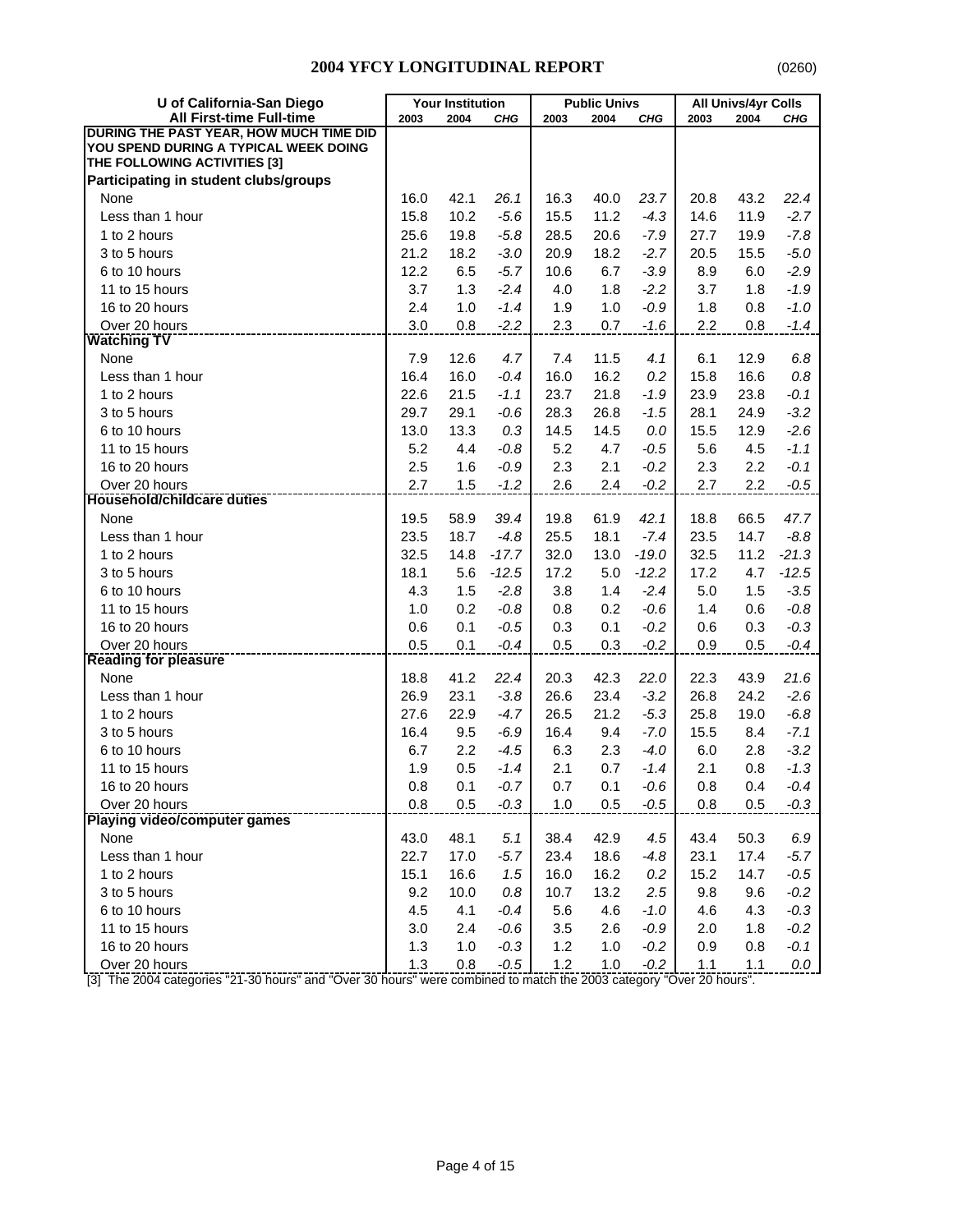| U of California-San Diego                                                                                                | <b>Your Institution</b> |      |            |      | <b>Public Univs</b> |            | <b>All Univs/4yr Colls</b> |      |            |
|--------------------------------------------------------------------------------------------------------------------------|-------------------------|------|------------|------|---------------------|------------|----------------------------|------|------------|
| <b>All First-time Full-time</b>                                                                                          | 2003                    | 2004 | <b>CHG</b> | 2003 | 2004                | <b>CHG</b> | 2003                       | 2004 | <b>CHG</b> |
| <b>IDURING THE PAST YEAR. HOW MUCH TIME DID</b><br>YOU SPEND DURING A TYPICAL WEEK DOING<br>THE FOLLOWING ACTIVITIES [3] |                         |      |            |      |                     |            |                            |      |            |
| <b>Prayer/meditation</b>                                                                                                 |                         |      |            |      |                     |            |                            |      |            |
| None                                                                                                                     | 50.3                    | 58.2 | 7.9        | 44.1 | 54.0                | 9.9        | 33.3                       | 45.0 | 11.7       |
| Less than 1 hour                                                                                                         | 27.4                    | 22.2 | $-5.2$     | 29.8 | 25.3                | $-4.5$     | 33.4                       | 27.8 | $-5.6$     |
| 1 to 2 hours                                                                                                             | 14.7                    | 12.4 | $-2.3$     | 17.8 | 14.1                | $-3.7$     | 21.6                       | 17.5 | $-4.1$     |
| 3 to 5 hours                                                                                                             | 5.0                     | 5.5  | 0.5        | 5.8  | 4.9                 | $-0.9$     | 7.6                        | 6.1  | $-1.5$     |
| 6 to 10 hours                                                                                                            | 2.1                     | 1.3  | $-0.8$     | 1.9  | 1.3                 | -0.6       | 2.5                        | 2.2  | $-0.3$     |
| 11 to 15 hours                                                                                                           | 0.0                     | 0.1  | 0.1        | 0.2  | 0.1                 | $-0.1$     | 0.7                        | 0.4  | $-0.3$     |
| 16 to 20 hours                                                                                                           | 0.1                     | 0.2  | 0.1        | 0.1  | 0.2                 | 0.1        | 0.3                        | 0.3  | 0.0        |
| Over 20 hours                                                                                                            | 0.3                     | 0.1  | $-0.2$     | 0.4  | 0.2                 | $-0.2$     | 0.5                        | 0.6  | 0.1        |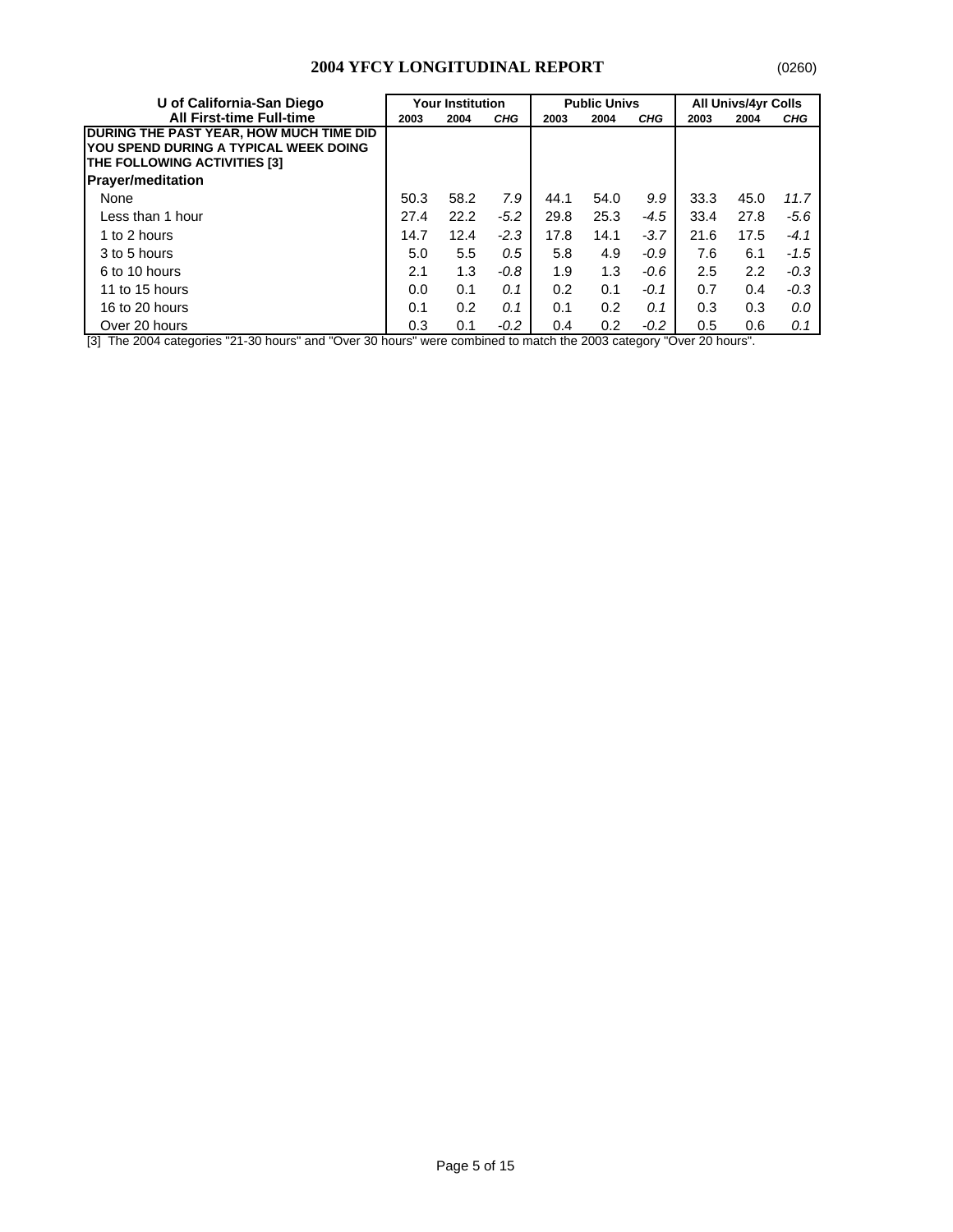| U of California-San Diego                                  |      | <b>Your Institution</b> |         |      | <b>Public Univs</b> |         |       | <b>All Univs/4yr Colls</b> |            |
|------------------------------------------------------------|------|-------------------------|---------|------|---------------------|---------|-------|----------------------------|------------|
| <b>First-time Full-time Men</b>                            | 2003 | 2004                    | CHG     | 2003 | 2004                | CHG     | 2003  | 2004                       | <b>CHG</b> |
| <b>Number of Respondents</b>                               | 307  | 307                     | $---$   | 670  | 670                 | $---$   | 7,387 | 7,387                      | $---$      |
| <b>Students rating themselves "above</b>                   |      |                         |         |      |                     |         |       |                            |            |
| average" or "highest 10%" compared with                    |      |                         |         |      |                     |         |       |                            |            |
| the average person their age in:                           |      |                         |         |      |                     |         |       |                            |            |
| Academic ability                                           | 91.8 | 78.4                    | $-13.4$ | 90.8 | 81.2                | $-9.6$  | 78.6  | 70.3                       | $-8.3$     |
| Artistic ability                                           | 32.5 | 36.4                    | 3.9     | 30.1 | 32.3                | 2.2     | 27.7  | 30.7                       | 3.0        |
| Computer skills                                            | 62.7 | 63.7                    | 1.0     | 66.8 | 67.9                | 1.1     | 52.0  | 55.1                       | 3.1        |
| Cooperativeness                                            | 73.9 | 77.8                    | 3.9     | 73.5 | 78.6                | 5.1     | 73.5  | 74.7                       | 1.2        |
| Creativity                                                 | 57.2 | 60.1                    | 2.9     | 55.0 | 60.2                | 5.2     | 57.2  | 60.4                       | 3.2        |
| Drive to achieve                                           | 77.3 | 74.0                    | $-3.3$  | 73.0 | 70.8                | $-2.2$  | 71.9  | 67.0                       | $-4.9$     |
| <b>Emotional health</b>                                    | 55.9 | 66.3                    | 10.4    | 58.3 | 64.9                | 6.6     | 61.9  | 62.7                       | 0.8        |
| Leadership ability                                         | 57.8 | 62.4                    | 4.6     | 64.2 | 67.0                | 2.8     | 66.0  | 67.5                       | 1.5        |
| Mathematical ability                                       | 87.6 | 69.6                    | $-18.0$ | 80.9 | 69.4                | $-11.5$ | 59.6  | 55.7                       | $-3.9$     |
| Physical health                                            | 58.2 | 61.1                    | 2.9     | 59.6 | 61.3                | 1.7     | 68.1  | 65.1                       | $-3.0$     |
| Persistence                                                | 66.3 | 76.1                    | 9.8     | 68.4 | 73.9                | 5.5     | 67.7  | 65.3                       | $-2.4$     |
| Popularity                                                 | 33.8 | 31.5                    | $-2.3$  | 32.9 | 34.6                | 1.7     | 43.6  | 42.5                       | $-1.1$     |
| Public speaking ability                                    | 40.8 | 41.8                    | 1.0     | 41.1 | 46.2                | 5.1     | 41.4  | 44.9                       | 3.5        |
| Religiousness                                              | 25.9 | 27.5                    | 1.6     | 30.2 | 30.9                | 0.7     | 31.3  | 32.8                       | 1.5        |
| Risk-taking                                                | 43.1 | 51.3                    | 8.2     | 41.9 | 48.6                | 6.7     | 46.4  | 48.9                       | 2.5        |
| Self-confidence (intellectual)                             | 78.4 | 69.9                    | $-8.5$  | 78.4 | 71.2                | $-7.2$  | 70.5  | 69.0                       | $-1.5$     |
| Self-confidence (social)                                   | 44.8 | 47.1                    | 2.3     | 45.5 | 45.9                | 0.4     | 52.6  | 55.1                       | 2.5        |
| Self-understanding                                         | 60.8 | 68.6                    | 7.8     | 62.5 | 66.1                | 3.6     | 60.4  | 63.5                       | 3.1        |
| Spirituality                                               | 36.5 | 42.4                    | 5.9     | 36.6 | 42.8                | 6.2     | 38.3  | 41.0                       | 2.7        |
| Understanding of others                                    | 65.6 | 69.8                    | 4.2     | 63.2 | 67.2                | 4.0     | 63.8  | 65.7                       | 1.9        |
| Writing ability                                            | 46.4 | 50.0                    | 3.6     | 49.8 | 55.7                | 5.9     | 47.0  | 52.5                       | 5.5        |
| In the last year, how often have you:                      |      |                         |         |      |                     |         |       |                            |            |
| Attended a religious service                               | 61.3 | 41.3                    | $-20.0$ | 70.6 | 47.5                | $-23.1$ | 80.0  | 51.9                       | $-28.1$    |
| Felt bored in class [1]                                    | 52.5 | 62.4                    | 9.9     | 50.8 | 57.4                | 6.6     | 41.3  | 45.3                       | 4.0        |
| Participated in organized demonstrations                   | 41.1 | 33.4                    | $-7.7$  | 36.9 | 31.0                | $-5.9$  | 42.2  | 35.7                       | $-6.5$     |
| Studied with other students                                | 88.1 | 90.1                    | 2.0     | 85.5 | 91.4                | 5.9     | 85.3  | 89.1                       | 3.8        |
| Smoked cigarettes [1]                                      | 0.3  | 3.3                     | 3.0     | 1.8  | 4.2                 | 2.4     | 3.5   | 6.7                        | 3.2        |
| Drank beer                                                 | 31.8 | 46.0                    | 14.2    | 37.4 | 52.8                | 15.4    | 48.7  | 62.8                       | 14.1       |
| Drank wine or liquor                                       | 35.5 | 53.2                    | 17.7    | 42.0 | 56.0                | 14.0    | 49.1  | 61.9                       | 12.8       |
| Felt overwhelmed by all you had to do [1]                  | 20.2 | 33.4                    | 13.2    | 16.3 | 30.9                | 14.6    | 15.4  | 28.5                       | 13.1       |
| Felt depressed [1]                                         | 7.9  | 10.9                    | 3.0     | 6.2  | 9.6                 | 3.4     | 4.9   | 9.3                        | 4.4        |
| Performed volunteer work                                   | 89.1 | 41.4                    | $-47.7$ | 86.4 | 48.9                | $-37.5$ | 83.9  | 53.6                       | $-30.3$    |
| Discussed politics [1]                                     | 34.8 | 21.2                    | $-13.6$ | 37.5 | 22.8                | $-14.7$ | 28.4  | 21.3                       | $-7.1$     |
| Socialized with someone of another                         |      |                         |         |      |                     |         |       |                            |            |
| racial/ethnic group [1]                                    | 80.5 | 73.6                    | $-6.9$  | 72.1 | 65.8                | $-6.3$  | 66.0  | 56.9                       | $-9.1$     |
| Came late to class                                         | 64.0 | 82.8                    | 18.8    | 59.1 | 78.1                | 19.0    | 59.1  | 68.3                       | 9.2        |
| Discussed religion [1]                                     | 25.8 | 26.8                    | 1.0     | 31.6 | 26.4                | $-5.2$  | 29.5  | 21.7                       | $-7.8$     |
| Used the Internet for research or                          |      |                         |         |      |                     |         |       |                            |            |
| homework [1]                                               | 86.5 | 77.2                    | $-9.3$  | 85.4 | 84.2                | $-1.2$  | 81.2  | 81.3                       | 0.1        |
| Do you have any concern about your                         |      |                         |         |      |                     |         |       |                            |            |
| ability to finance your college                            |      |                         |         |      |                     |         |       |                            |            |
| education?                                                 |      |                         |         |      |                     |         |       |                            |            |
| None (I am confident that I will have<br>sufficient funds) | 30.3 | 33.7                    | 3.4     | 36.6 | 37.4                | $0.8\,$ | 40.2  | 38.1                       | $-2.1$     |
| Some (but I probably will have enough                      |      |                         |         |      |                     |         |       |                            |            |
| funds)<br>Major (not sure I will have enough               | 52.7 | 51.3                    | $-1.4$  | 52.1 | 51.0                | $-1.1$  | 50.1  | 48.1                       | $-2.0$     |
| funds to complete college)                                 | 17.0 | 15.0                    | $-2.0$  | 11.3 | 11.6                | $0.3\,$ | 9.8   | 13.8                       | 4.0        |

[1] Percentage marking "Frequently" only. All other results in this section represent the percentage marking "Frequently" <u>or</u> "Occasionally".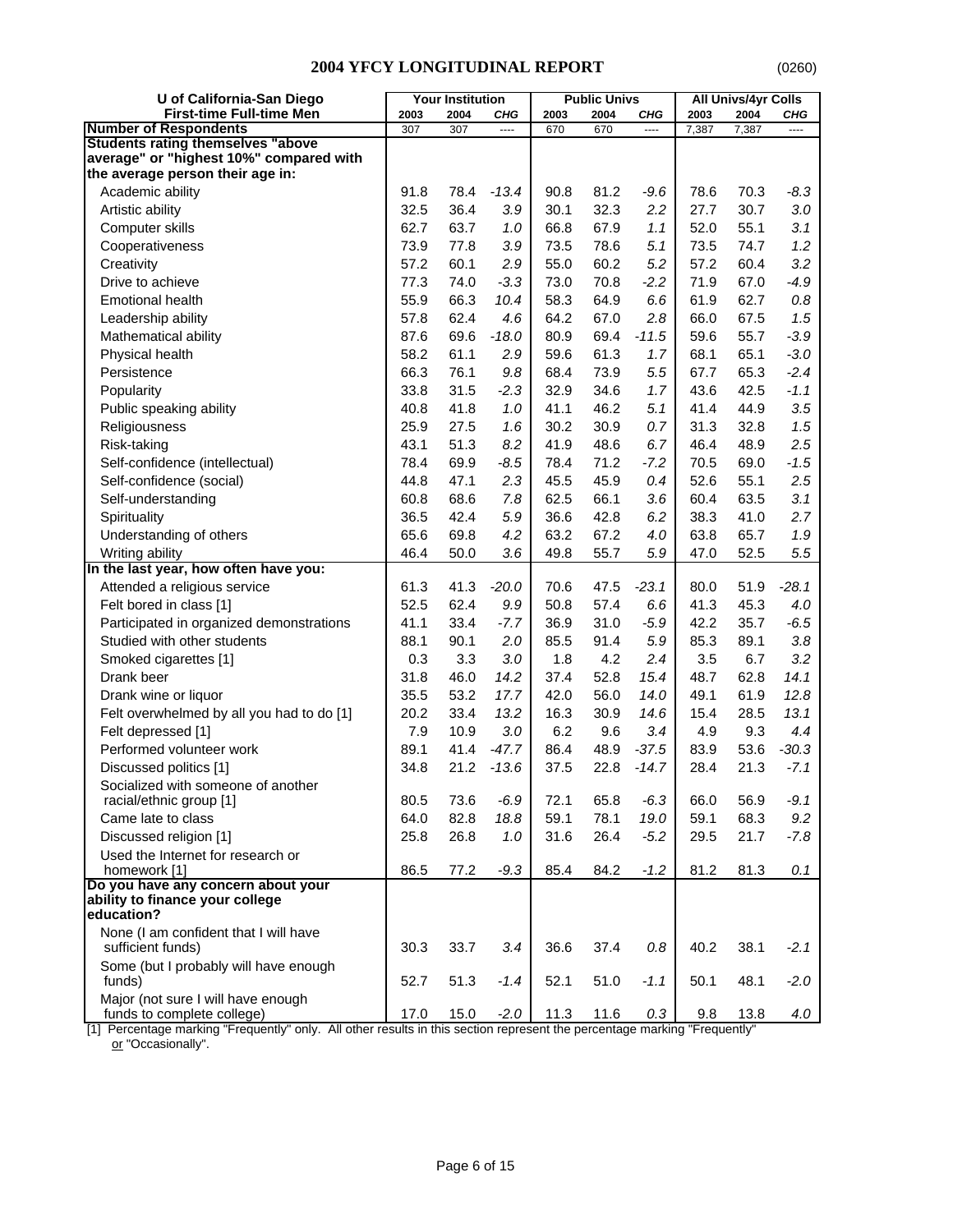| U of California-San Diego                                                |      | <b>Your Institution</b> |            |      | <b>Public Univs</b> |               |      | <b>All Univs/4yr Colls</b> |            |
|--------------------------------------------------------------------------|------|-------------------------|------------|------|---------------------|---------------|------|----------------------------|------------|
| <b>First-time Full-time Men</b>                                          | 2003 | 2004                    | <b>CHG</b> | 2003 | 2004                | CHG           | 2003 | 2004                       | CHG        |
| Objectives considered to be "very                                        |      |                         |            |      |                     |               |      |                            |            |
| important" or "essential"                                                |      |                         |            |      |                     |               |      |                            |            |
| Becoming accomplished in one of the<br>performing arts (acting, dancing, |      |                         |            |      |                     |               |      |                            |            |
| $etc.$ )                                                                 | 15.2 | 20.7                    | 5.5        | 12.0 | 18.2                | 6.2           | 14.2 | 19.4                       | 5.2        |
| Becoming an authority in my field                                        | 63.9 | 72.6                    | 8.7        | 61.4 | 68.6                | 7.2           | 62.1 | 67.5                       | 5.4        |
| Obtaining recognition from my                                            |      |                         |            |      |                     |               |      |                            |            |
| colleagues for contributions to my                                       |      |                         |            |      |                     |               |      |                            |            |
| special field                                                            | 48.7 | 61.4                    | 12.7       | 50.5 | 56.8                | 6.3           | 51.6 | 57.2                       | 5.6        |
| Influencing the political structure                                      | 23.3 | 24.7                    | 1.4        | 24.1 | 25.0                | 0.9           | 22.7 | 25.6                       | 2.9        |
| Influencing social values                                                | 33.1 | 44.3                    | 11.2       | 31.0 | 43.9                | 12.9          | 35.9 | 44.2                       | 8.3        |
| Raising a family                                                         | 72.7 | 76.4                    | 3.7        | 72.2 | 76.6                | 4.4           | 75.7 | 77.9                       | 2.2        |
| Having administrative responsibility<br>for the work of others           | 42.7 | 49.2                    | 6.5        | 38.6 | 44.9                | 6.3           | 40.8 | 45.9                       | 5.1        |
| Being very well off financially                                          | 76.1 | 72.1                    | $-4.0$     | 74.6 | 68.7                | $-5.9$        | 73.3 | 69.6                       | $-3.7$     |
| Helping others who are in difficulty                                     | 63.0 | 75.4                    | 12.4       | 56.7 | 68.8                | 12.1          | 56.6 | 66.9                       | 10.3       |
| Making a theoretical contribution to                                     |      |                         |            |      |                     |               |      |                            |            |
| science                                                                  | 34.7 | 31.3                    | $-3.4$     | 30.1 | 27.5                | $-2.6$        | 19.1 | 21.7                       | 2.6        |
| Writing original works (poems, novels,                                   |      |                         |            |      |                     |               |      |                            |            |
| short stories, etc.)                                                     | 14.2 | 21.7                    | 7.5        | 12.2 | 19.3                | 7.1           | 15.1 | 21.8                       | 6.7        |
| Creating artistic work (painting,                                        |      |                         |            |      |                     |               |      |                            |            |
| sculpture, decorating, etc.)                                             | 12.8 | 20.3                    | 7.5        | 9.9  | 17.2                | 7.3           | 12.7 | 18.6                       | 5.9        |
| Becoming successful in a business of my                                  |      |                         |            |      |                     |               |      |                            |            |
| own                                                                      | 46.3 | 52.0                    | 5.7        | 40.9 | 46.0                | 5.1           | 43.4 | 47.6                       | 4.2        |
| Becoming involved in programs to clean                                   |      |                         |            |      |                     |               |      |                            |            |
| up the environment                                                       | 20.6 | 24.7                    | 4.1        | 18.7 | 24.6                | 5.9           | 17.5 | 23.8                       | 6.3        |
| Developing a meaningful philosophy of<br>life                            | 49.3 | 62.2                    | 12.9       | 45.7 | 60.3                | 14.6          | 42.2 | 54.0                       | 11.8       |
| Participating in a community action                                      |      |                         |            |      |                     |               |      |                            |            |
| program                                                                  | 20.1 | 27.9                    | 7.8        | 18.1 | 25.4                | 7.3           | 20.2 | 26.3                       | 6.1        |
| Helping to promote racial understanding                                  | 30.3 | 44.2                    | 13.9       | 25.1 | 37.5                | 12.4          | 27.0 | 36.3                       | 9.3        |
| Keeping up to date with political                                        |      |                         |            |      |                     |               |      |                            |            |
| affairs                                                                  | 37.6 | 45.8                    | 8.2        | 40.1 | 46.4                | 6.3           | 38.5 | 45.1                       | 6.6        |
| Becoming a community leader                                              | 27.6 | 39.6                    | 12.0       | 30.5 | 39.3                | 8.8           | 34.0 | 39.5                       | 5.5        |
| Integrating spirituality into my life                                    | 32.5 | 40.7                    | 8.2        | 32.5 | 44.0                | 11.5          | 38.3 | 46.3                       | 8.0        |
| Improving my understanding of other                                      |      |                         |            |      |                     |               |      |                            |            |
| countries and cultures                                                   | 43.7 | 60.3                    | 16.6       | 42.2 | 55.2                | 13.0          | 41.6 | 48.6                       | 7.0        |
| <b>High School/Current Grade Average [2]</b>                             |      |                         |            |      |                     |               |      |                            |            |
| A (3.75-4.0)                                                             | 47.4 | 12.4                    | $-35.0$    | 44.9 | 18.9                | $-26.0$       | 26.9 | 14.8                       | $-12.1$    |
| $A-, B+ (3.25-3.74)$                                                     | 47.7 | 33.7                    | $-14.0$    | 46.3 |                     | $30.0 - 16.3$ | 46.2 |                            | 29.7 -16.5 |
| B (2.75-3.24)                                                            | 4.2  | 34.3                    | 30.1       | 6.7  | 29.1                | 22.4          | 17.5 | 28.8                       | 11.3       |
| $B-, C+ (2.25-2.74)$                                                     | 0.7  | 13.1                    | 12.4       | 2.0  | 13.7                | 11.7          | 8.3  | 15.7                       | 7.4        |
| $C(1.75-2.24)$                                                           | 0.0  | 5.2                     | 5.2        | 0.2  | 6.7                 | 6.5           | 1.1  | 8.0                        | 6.9        |
| C- or less (below 1.75)<br>Do you give the Higher Education              | 0.0  | 1.3                     | 1.3        | 0.0  | 1.7                 | 1.7           | 0.1  | 3.0                        | 2.9        |
| <b>Research Institute at UCLA permission</b>                             |      |                         |            |      |                     |               |      |                            |            |
| to include your ID number should your                                    |      |                         |            |      |                     |               |      |                            |            |
| college request the data for additional                                  |      |                         |            |      |                     |               |      |                            |            |
| research analyses?                                                       |      |                         |            |      |                     |               |      |                            |            |
| Yes                                                                      | 61.6 | 48.5                    | $-13.1$    | 66.7 | 58.1                | $-8.6$        | 67.8 | 50.4                       | $-17.4$    |
| No                                                                       | 38.4 | 51.5                    | 13.1       | 33.3 | 41.9                | 8.6           | 32.2 | 49.6                       | 17.4       |

[2] Categories in the 2003 and 2004 GPA were combined for comparability. Respondents marking "I do not receive grades in my courses" in 2004 were not included in these results.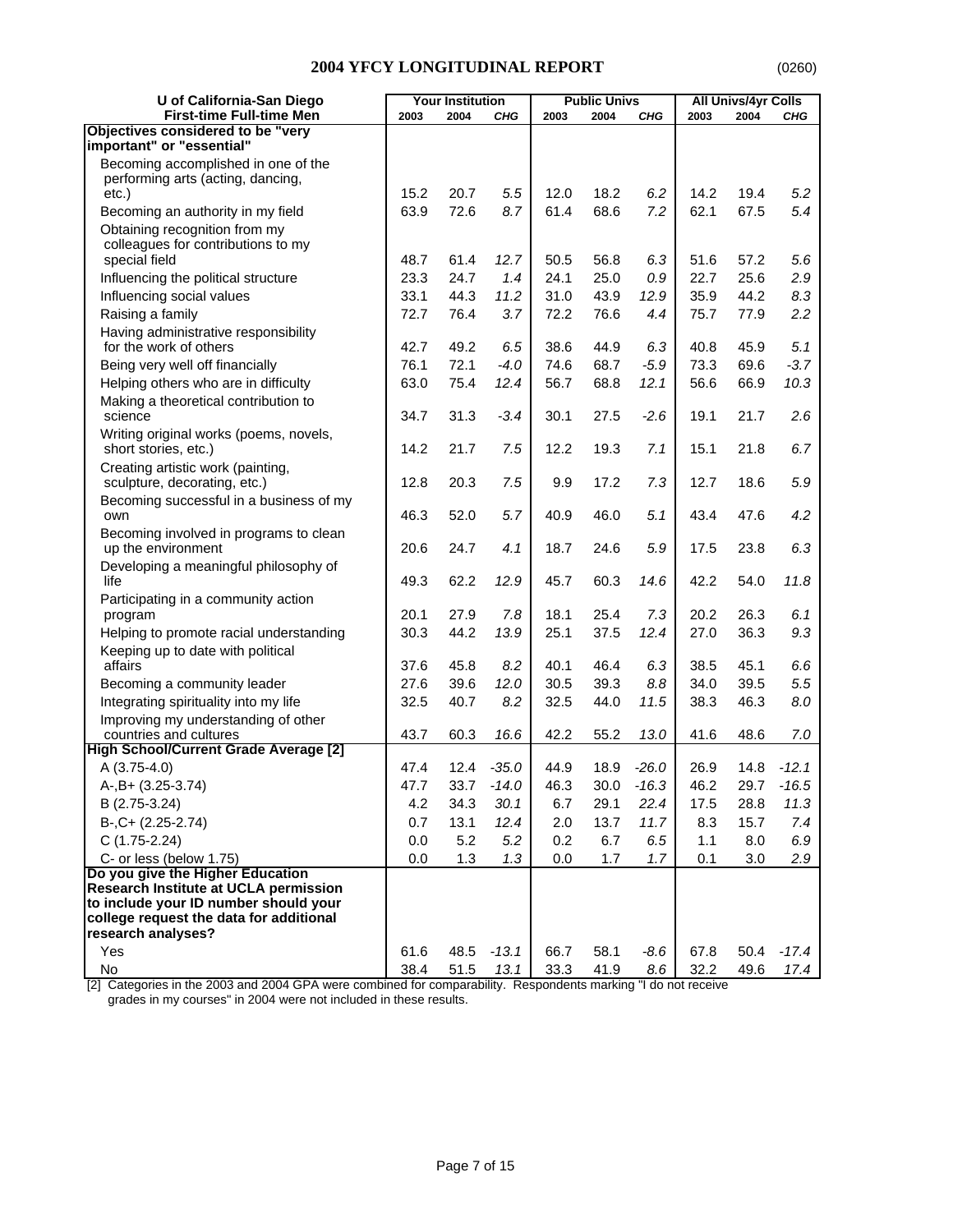| U of California-San Diego               |      | <b>Your Institution</b> |            |      | <b>Public Univs</b> |         |      | <b>All Univs/4yr Colls</b> |         |
|-----------------------------------------|------|-------------------------|------------|------|---------------------|---------|------|----------------------------|---------|
| <b>First-time Full-time Men</b>         | 2003 | 2004                    | <b>CHG</b> | 2003 | 2004                | CHG     | 2003 | 2004                       | CHG     |
| DURING THE PAST YEAR, HOW MUCH TIME DID |      |                         |            |      |                     |         |      |                            |         |
| YOU SPEND DURING A TYPICAL WEEK DOING   |      |                         |            |      |                     |         |      |                            |         |
| THE FOLLOWING ACTIVITIES [3]            |      |                         |            |      |                     |         |      |                            |         |
| <b>Studying/homework</b>                |      |                         |            |      |                     |         |      |                            |         |
| None                                    | 1.3  | 0.0                     | $-1.3$     | 3.4  | 0.2                 | $-3.2$  | 2.8  | 0.6                        | $-2.2$  |
| Less than 1 hour                        | 10.3 | 0.7                     | $-9.6$     | 12.9 | 1.5                 | $-11.4$ | 14.0 | 1.8                        | $-12.2$ |
| 1 to 2 hours                            | 15.3 | 6.0                     | $-9.3$     | 18.6 | 6.0                 | $-12.6$ | 20.5 | 9.7                        | $-10.8$ |
| 3 to 5 hours                            | 23.6 | 32.6                    | 9.0        | 25.3 | 32.1                | 6.8     | 27.3 | 29.3                       | 2.0     |
| 6 to 10 hours                           | 23.6 | 33.2                    | 9.6        | 21.8 | 29.2                | 7.4     | 19.2 | 28.1                       | 8.9     |
| 11 to 15 hours                          | 13.3 | 14.3                    | 1.0        | 9.5  | 16.1                | 6.6     | 9.5  | 14.8                       | 5.3     |
| 16 to 20 hours                          | 6.3  | 9.0                     | 2.7        | 4.5  | 9.7                 | 5.2     | 4.0  | 8.4                        | 4.4     |
| Over 20 hours                           | 6.3  | 4.3                     | $-2.0$     | 4.0  | 5.2                 | 1.2     | 2.7  | 7.2                        | 4.5     |
| <b>Socializing with friends</b>         |      |                         |            |      |                     |         |      |                            |         |
| None                                    | 0.0  | 0.3                     | 0.3        | 0.5  | 0.3                 | $-0.2$  | 0.4  | 0.6                        | 0.2     |
| Less than 1 hour                        | 1.7  | 1.0                     | $-0.7$     | 1.7  | 0.6                 | $-1.1$  | 1.2  | 1.1                        | $-0.1$  |
| 1 to 2 hours                            | 5.3  | 5.3                     | 0.0        | 6.1  | 5.5                 | $-0.6$  | 4.8  | 4.4                        | $-0.4$  |
| 3 to 5 hours                            | 24.2 | 22.2                    | $-2.0$     | 23.5 | 18.9                | $-4.6$  | 16.7 | 12.9                       | $-3.8$  |
| 6 to 10 hours                           | 28.8 | 26.5                    | $-2.3$     | 26.7 | 27.8                | 1.1     | 25.3 | 24.0                       | $-1.3$  |
| 11 to 15 hours                          | 21.5 | 14.9                    | $-6.6$     | 20.9 | 16.7                | $-4.2$  | 20.5 | 18.4                       | $-2.1$  |
| 16 to 20 hours                          | 6.0  | 12.6                    | 6.6        | 8.7  | 11.8                | 3.1     | 13.0 | 14.2                       | 1.2     |
| Over 20 hours                           | 12.6 | 17.2                    | 4.6        | 12.0 | 18.4                | 6.4     | 18.1 | 24.5                       | 6.4     |
| <b>Exercising or sports</b>             |      |                         |            |      |                     |         |      |                            |         |
| None                                    | 3.6  | 5.0                     | 1.4        | 2.8  | 5.8                 | 3.0     | 2.9  | 5.2                        | 2.3     |
| Less than 1 hour                        | 12.6 | 7.3                     | $-5.3$     | 11.4 | 10.6                | $-0.8$  | 6.9  | 8.1                        | 1.2     |
| 1 to 2 hours                            | 20.9 | 20.2                    | $-0.7$     | 18.4 | 20.1                | 1.7     | 12.2 | 16.8                       | 4.6     |
| 3 to 5 hours                            | 20.9 | 34.4                    | 13.5       | 20.7 | 31.8                | 11.1    | 17.0 | 25.8                       | 8.8     |
| 6 to 10 hours                           | 16.6 | 22.8                    | 6.2        | 19.7 | 21.8                | 2.1     | 19.6 | 22.1                       | 2.5     |
| 11 to 15 hours                          | 12.9 | 5.6                     | $-7.3$     | 12.7 | 5.5                 | $-7.2$  | 16.4 | 10.2                       | $-6.2$  |
| 16 to 20 hours                          | 5.3  | 3.3                     | $-2.0$     | 5.7  | 2.6                 | $-3.1$  | 10.3 | 5.9                        | $-4.4$  |
| Over 20 hours                           | 7.3  | 1.3                     | $-6.0$     | 8.6  | 1.7                 | $-6.9$  | 14.7 | 5.8                        | $-8.9$  |
| Partying                                |      |                         |            |      |                     |         |      |                            |         |
| None                                    | 25.1 | 34.4                    | 9.3        | 25.6 | 30.4                | 4.8     | 22.6 | 21.6                       | $-1.0$  |
| Less than 1 hour                        | 19.4 | 15.4                    | $-4.0$     | 22.1 | 15.0                | $-7.1$  | 16.4 | 11.0                       | $-5.4$  |
| 1 to 2 hours                            | 23.7 | 16.7                    | $-7.0$     | 20.4 | 16.4                | $-4.0$  | 17.8 | 15.0                       | $-2.8$  |
| 3 to 5 hours                            | 19.7 | 20.4                    | 0.7        | 16.2 | 20.7                | 4.5     | 19.2 | 21.7                       | 2.5     |
| 6 to 10 hours                           | 8.0  | 10.7                    | 2.7        | 9.3  | 12.2                | 2.9     | 12.7 | 16.8                       | 4.1     |
| 11 to 15 hours                          | 1.3  | 1.0                     | $-0.3$     | 2.5  | 2.5                 | 0.0     | 5.8  | 6.7                        | $0.9\,$ |
| 16 to 20 hours                          | 1.0  | 1.3                     | 0.3        | 2.3  | 1.9                 | $-0.4$  | 2.7  | 3.6                        | 0.9     |
| Over 20 hours                           | 1.7  | 0.0                     | $-1.7$     | 1.7  | 1.1                 | $-0.6$  | 2.8  | 3.5                        | 0.7     |
| <b>Volunteer work</b>                   |      |                         |            |      |                     |         |      |                            |         |
| None                                    | 27.8 | 73.2                    | 45.4       | 26.5 | 66.6                | 40.1    | 29.7 | 62.7                       | 33.0    |
| Less than 1 hour                        | 24.5 | 10.3                    | $-14.2$    | 27.1 | 15.7                | $-11.4$ | 26.2 | 15.8                       | $-10.4$ |
| 1 to 2 hours                            | 20.2 | 8.9                     | $-11.3$    | 23.4 | 10.3                | $-13.1$ | 23.4 | 11.4                       | $-12.0$ |
| 3 to 5 hours                            | 18.5 | 4.3                     | $-14.2$    | 16.5 | 3.7                 | $-12.8$ | 12.5 | 5.2                        | $-7.3$  |
| 6 to 10 hours                           | 3.6  | 2.6                     | $-1.0$     | 2.0  | 2.8                 | 0.8     | 4.2  | 2.6                        | $-1.6$  |
| 11 to 15 hours                          | 2.6  | 0.0                     | $-2.6$     | 1.8  | 0.5                 | $-1.3$  | 1.8  | 0.9                        | $-0.9$  |
| 16 to 20 hours                          | 1.3  | 0.7                     | $-0.6$     | 1.2  | 0.5                 | $-0.7$  | 0.8  | 0.6                        | $-0.2$  |
| Over 20 hours                           | 1.3  | 0.0                     | $-1.3$     | 1.5  | 0.0                 | $-1.5$  | 1.5  | 0.9                        | $-0.6$  |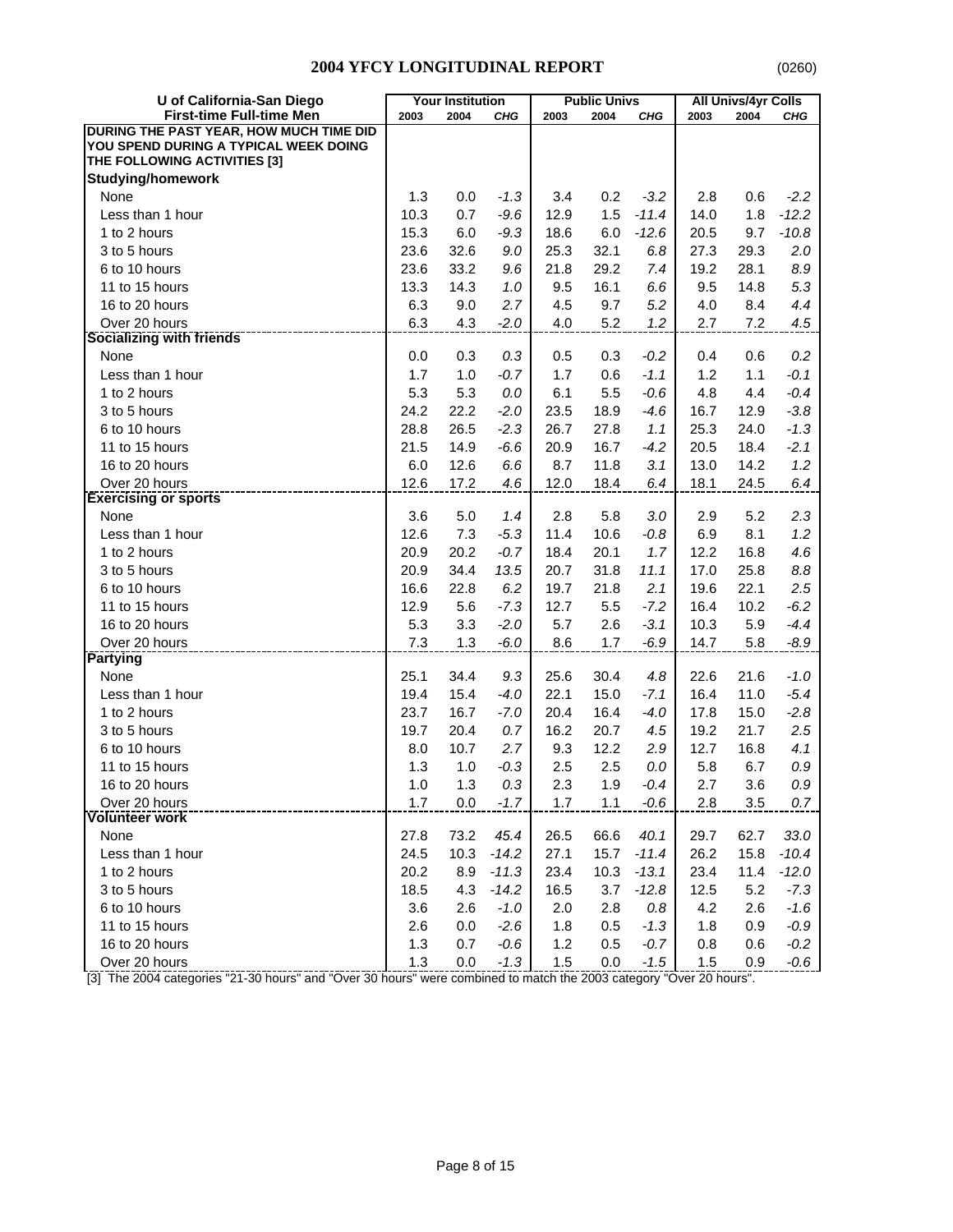| U of California-San Diego               |      | <b>Your Institution</b> |         |         | <b>Public Univs</b> |         |      | <b>All Univs/4yr Colls</b> |         |
|-----------------------------------------|------|-------------------------|---------|---------|---------------------|---------|------|----------------------------|---------|
| <b>First-time Full-time Men</b>         | 2003 | 2004                    | CHG     | 2003    | 2004                | CHG     | 2003 | 2004                       | CHG     |
| DURING THE PAST YEAR, HOW MUCH TIME DID |      |                         |         |         |                     |         |      |                            |         |
| YOU SPEND DURING A TYPICAL WEEK DOING   |      |                         |         |         |                     |         |      |                            |         |
| THE FOLLOWING ACTIVITIES [3]            |      |                         |         |         |                     |         |      |                            |         |
| Participating in student clubs/groups   |      |                         |         |         |                     |         |      |                            |         |
| None                                    | 22.6 | 42.9                    | 20.3    | 21.1    | 40.7                | 19.6    | 29.5 | 47.4                       | 17.9    |
| Less than 1 hour                        | 17.9 | 9.6                     | $-8.3$  | 17.0    | 10.8                | $-6.2$  | 16.3 | 11.0                       | $-5.3$  |
| 1 to 2 hours                            | 25.6 | 19.9                    | $-5.7$  | 28.0    | 20.4                | $-7.6$  | 25.5 | 17.1                       | $-8.4$  |
| 3 to 5 hours                            | 18.9 | 15.0                    | $-3.9$  | 17.8    | 15.9                | $-1.9$  | 15.9 | 13.2                       | $-2.7$  |
| 6 to 10 hours                           | 9.6  | 10.0                    | 0.4     | 10.1    | 8.0                 | -2.1    | 6.5  | 6.6                        | 0.1     |
| 11 to 15 hours                          | 3.0  | 0.3                     | $-2.7$  | 3.3     | 1.4                 | $-1.9$  | 3.0  | 2.3                        | $-0.7$  |
| 16 to 20 hours                          | 1.0  | 1.3                     | 0.3     | 1.1     | 1.5                 | 0.4     | 1.5  | 1.1                        | $-0.4$  |
| Over 20 hours                           | 1.3  | 1.0                     | $-0.3$  | 1.7     | 1.1                 | $-0.6$  | 1.9  | 1.3                        | $-0.6$  |
| <b>Watching TV</b>                      |      |                         |         |         |                     |         |      |                            |         |
| None                                    | 8.6  | 13.2                    | 4.6     | 8.0     | 13.0                | 5.0     | 5.5  | 12.2                       | 6.7     |
| Less than 1 hour                        | 16.2 | 14.9                    | $-1.3$  | 15.7    | 16.8                | 1.1     | 12.8 | 15.2                       | 2.4     |
| 1 to 2 hours                            | 19.9 | 18.9                    | $-1.0$  | 21.8    | 19.8                | $-2.0$  | 21.2 | 20.8                       | $-0.4$  |
| 3 to 5 hours                            | 27.5 | 27.8                    | 0.3     | 25.9    | 23.8                | $-2.1$  | 27.7 | 23.9                       | $-3.8$  |
| 6 to 10 hours                           | 13.9 | 14.9                    | 1.0     | 16.5    | 15.6                | $-0.9$  | 18.6 | 14.7                       | $-3.9$  |
| 11 to 15 hours                          | 7.6  | 5.3                     | $-2.3$  | 6.5     | 5.2                 | $-1.3$  | 7.1  | 6.1                        | $-1.0$  |
| 16 to 20 hours                          | 2.0  | 2.3                     | 0.3     | 1.7     | 2.9                 | 1.2     | 3.1  | 3.4                        | 0.3     |
| Over 20 hours                           | 4.3  | 2.6                     | $-1.7$  | 3.9     | 2.9                 | $-1.0$  | 4.0  | 3.5                        | $-0.5$  |
| Household/childcare duties              |      |                         |         |         |                     |         |      |                            |         |
| None                                    | 27.2 | 64.8                    | 37.6    | 27.6    | 68.4                | 40.8    | 28.5 | 72.5                       | 44.0    |
| Less than 1 hour                        | 22.9 | 14.6                    | $-8.3$  | 26.3    | 14.6                | $-11.7$ | 23.4 | 11.2                       | $-12.2$ |
| 1 to 2 hours                            | 30.6 | 14.3                    | $-16.3$ | 29.1    | 11.6                | $-17.5$ | 28.4 | 8.6                        | $-19.8$ |
| 3 to 5 hours                            | 15.0 | 4.0                     | $-11.0$ | 13.5    | 3.7                 | $-9.8$  | 14.0 | 3.9                        | $-10.1$ |
| 6 to 10 hours                           | 3.7  | 1.3                     | $-2.4$  | 2.8     | 1.1                 | $-1.7$  | 3.7  | 1.9                        | $-1.8$  |
| 11 to 15 hours                          | 0.7  | 0.3                     | $-0.4$  | 0.5     | 0.2                 | $-0.3$  | 0.9  | 0.7                        | $-0.2$  |
| 16 to 20 hours                          | 0.0  | 0.3                     | 0.3     | 0.0     | 0.2                 | 0.2     | 0.5  | 0.5                        | $0.0\,$ |
| Over 20 hours                           | 0.0  | 0.3                     | 0.3     | 0.3     | 0.3                 | 0.0     | 0.6  | 0.7                        | 0.1     |
| <b>Reading for pleasure</b>             |      |                         |         |         |                     |         |      |                            |         |
| None                                    | 25.9 | 46.2                    | 20.3    | 24.7    | 44.8                | 20.1    | 29.5 | 45.3                       | 15.8    |
| Less than 1 hour                        | 25.9 | 18.3                    | $-7.6$  | 26.6    | 21.5                | $-5.1$  | 26.8 | 21.1                       | $-5.7$  |
| 1 to 2 hours                            | 30.6 | 23.6                    | $-7.0$  | 27.2    | 20.5                | $-6.7$  | 23.7 | 18.4                       | $-5.3$  |
| 3 to 5 hours                            | 10.6 | 9.3                     | $-1.3$  | 13.4    | 9.5                 | $-3.9$  | 12.2 | 9.3                        | $-2.9$  |
| 6 to 10 hours                           | 4.3  | 1.3                     | $-3.0$  | 4.7     | 1.7                 | $-3.0$  | 4.7  | 3.3                        | $-1.4$  |
| 11 to 15 hours                          | 1.3  | 0.3                     | $-1.0$  | 1.7     | 0.9                 | $-0.8$  | 1.8  | 1.1                        | $-0.7$  |
| 16 to 20 hours                          | 0.3  | $0.3\,$                 | $0.0\,$ | $0.5\,$ | 0.2                 | $-0.3$  | 0.5  | 0.6                        | 0.1     |
| Over 20 hours                           | 1.0  | 0.7                     | $-0.3$  | 1.2     | 0.9                 | $-0.3$  | 0.7  | 0.9                        | 0.2     |
| <b>Playing video/computer games</b>     |      |                         |         |         |                     |         |      |                            |         |
| None                                    | 18.2 | 21.2                    | 3.0     | 14.7    | 18.9                | 4.2     | 17.3 | 22.5                       | 5.2     |
| Less than 1 hour                        | 19.5 | 19.2                    | $-0.3$  | 18.1    | 18.5                | 0.4     | 20.4 | 17.8                       | $-2.6$  |
| 1 to 2 hours                            | 20.5 | 20.5                    | 0.0     | 22.7    | 19.6                | $-3.1$  | 23.4 | 21.7                       | $-1.7$  |
| 3 to 5 hours                            | 17.9 | 18.9                    | $1.0$   | 20.2    | 22.6                | 2.4     | 19.7 | 18.9                       | $-0.8$  |
| 6 to 10 hours                           | 9.3  | 8.9                     | $-0.4$  | 10.8    | 9.3                 | $-1.5$  | 9.8  | 9.7                        | $-0.1$  |
| 11 to 15 hours                          | 7.9  | 6.6                     | $-1.3$  | 7.7     | 6.5                 | $-1.2$  | 4.8  | 4.5                        | $-0.3$  |
| 16 to 20 hours                          | 3.3  | 2.3                     | $-1.0$  | 2.8     | 2.2                 | $-0.6$  | 2.1  | 2.0                        | $-0.1$  |
| Over 20 hours                           | 3.3  | 2.3                     | $-1.0$  | 2.9     | 2.5                 | $-0.4$  | 2.6  | 2.8                        | 0.2     |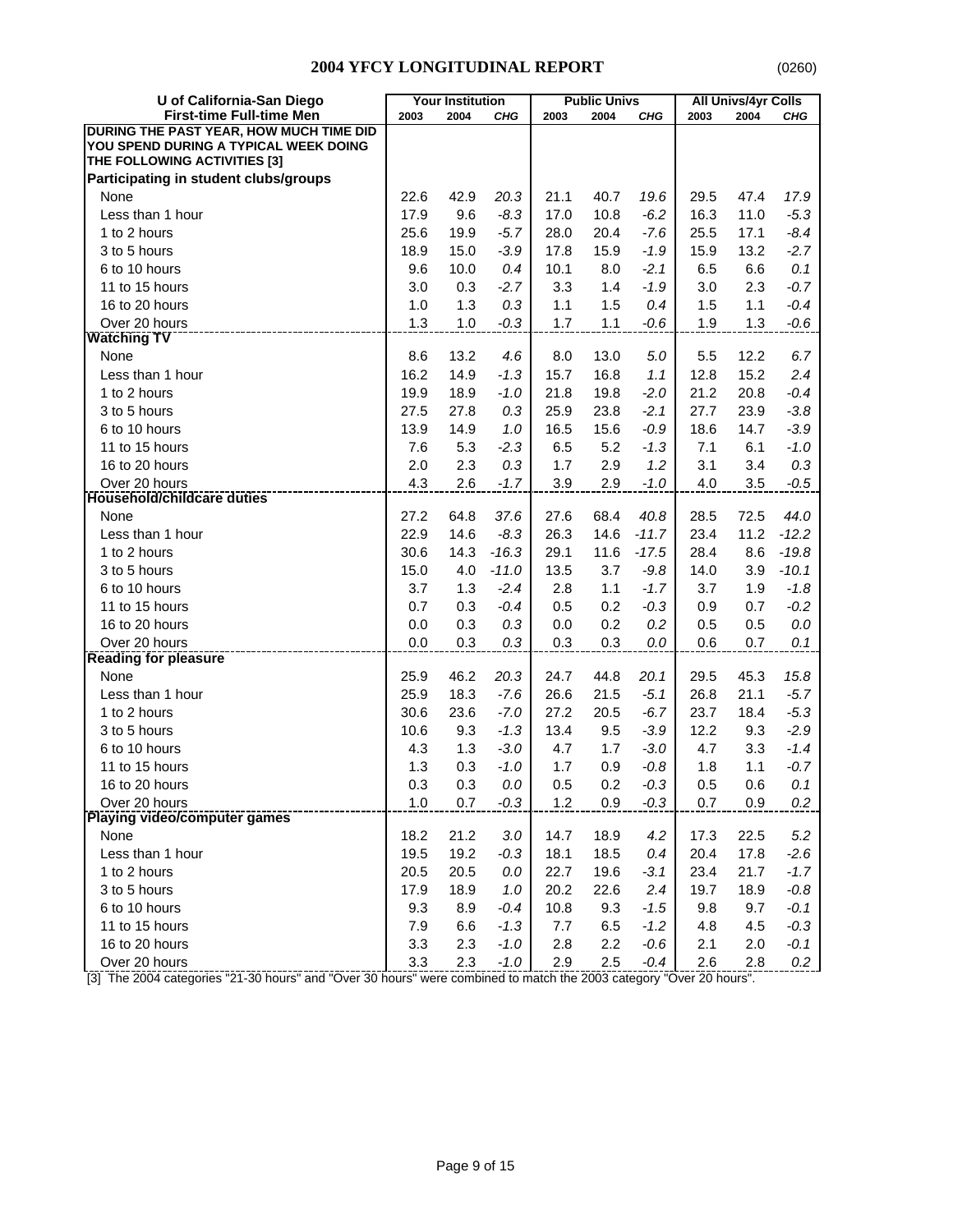| U of California-San Diego                                                                                               | Your Institution |      |            |      | <b>Public Univs</b> |            | <b>All Univs/4yr Colls</b> |      |            |
|-------------------------------------------------------------------------------------------------------------------------|------------------|------|------------|------|---------------------|------------|----------------------------|------|------------|
| <b>First-time Full-time Men</b>                                                                                         | 2003             | 2004 | <b>CHG</b> | 2003 | 2004                | <b>CHG</b> | 2003                       | 2004 | <b>CHG</b> |
| <b>DURING THE PAST YEAR, HOW MUCH TIME DID</b><br>YOU SPEND DURING A TYPICAL WEEK DOING<br>THE FOLLOWING ACTIVITIES [3] |                  |      |            |      |                     |            |                            |      |            |
| <b>Prayer/meditation</b>                                                                                                |                  |      |            |      |                     |            |                            |      |            |
| None                                                                                                                    | 54.0             | 59.3 | 5.3        | 47.2 | 55.7                | 8.5        | 37.5                       | 48.5 | 11.0       |
| Less than 1 hour                                                                                                        | 26.5             | 20.9 | $-5.6$     | 28.4 | 23.4                | $-5.0$     | 33.3                       | 25.6 | $-7.7$     |
| 1 to 2 hours                                                                                                            | 11.9             | 12.6 | 0.7        | 16.0 | 13.5                | $-2.5$     | 19.4                       | 15.6 | $-3.8$     |
| 3 to 5 hours                                                                                                            | 5.6              | 5.3  | $-0.3$     | 6.4  | 5.1                 | $-1.3$     | 6.1                        | 5.7  | $-0.4$     |
| 6 to 10 hours                                                                                                           | 1.7              | 1.3  | $-0.4$     | 1.6  | 1.6                 | 0.0        | 2.2                        | 2.6  | 0.4        |
| 11 to 15 hours                                                                                                          | 0.0              | 0.0  | 0.0        | 0.2  | 0.0                 | $-0.2$     | 0.7                        | 0.7  | 0.0        |
| 16 to 20 hours                                                                                                          | 0.0              | 0.7  | 0.7        | 0.0  | 0.5                 | 0.5        | 0.2                        | 0.5  | 0.3        |
| Over 20 hours                                                                                                           | 0.3              | 0.0  | $-0.3$     | 0.3  | 0.2                 | -0.1       | 0.6                        | 1.0  | 0.4        |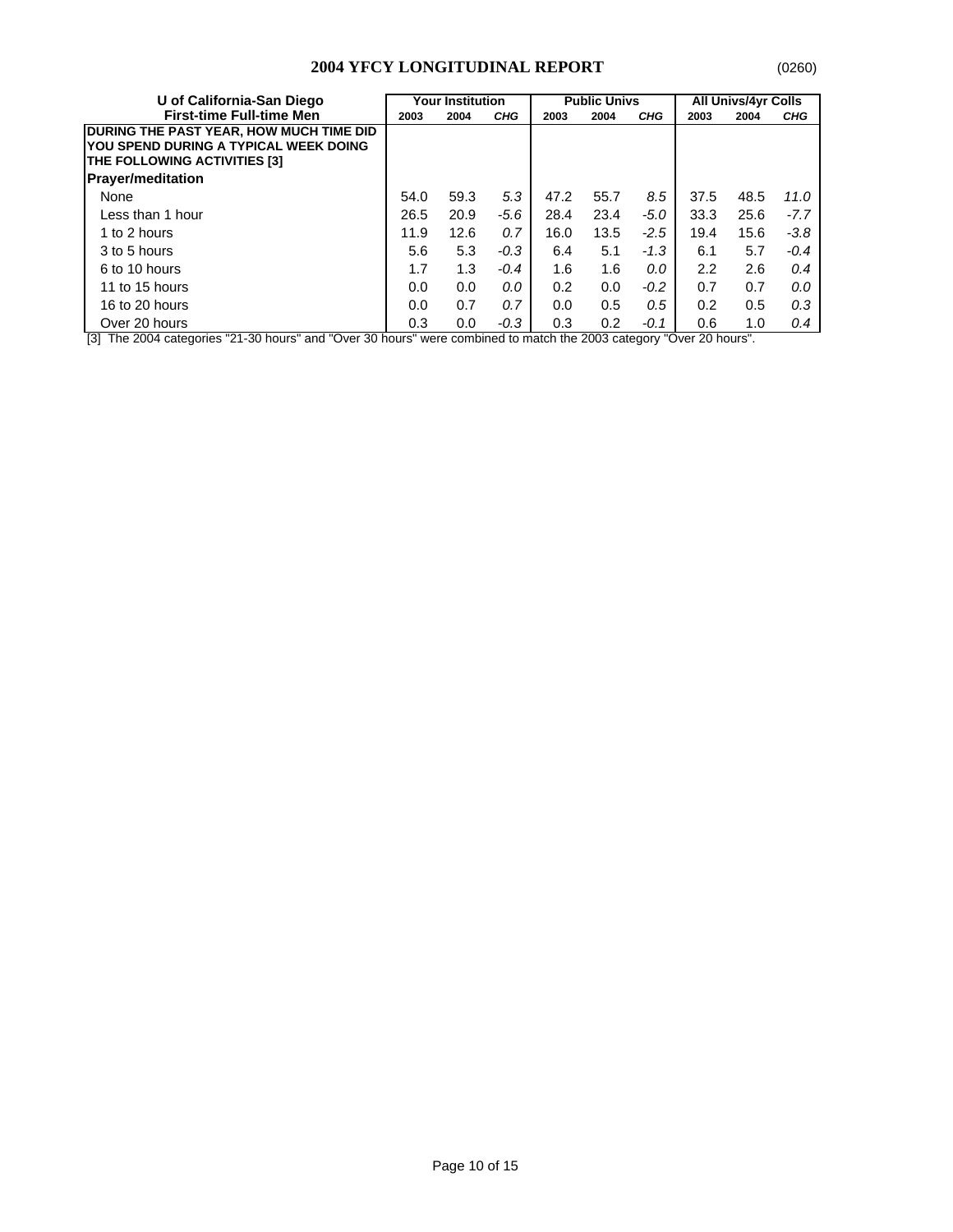| U of California-San Diego                                                           |      | <b>Your Institution</b> |          |       | <b>Public Univs</b> |         |        | <b>All Univs/4yr Colls</b> |          |
|-------------------------------------------------------------------------------------|------|-------------------------|----------|-------|---------------------|---------|--------|----------------------------|----------|
| <b>First-time Full-time Women</b>                                                   | 2003 | 2004                    | CHG      | 2003  | 2004                | CHG     | 2003   | 2004                       | CHG      |
| <b>Number of Respondents</b>                                                        | 569  | 569                     | $\cdots$ | 1,039 | 1,039               | ----    | 13,203 | 13,203                     | $\cdots$ |
| <b>Students rating themselves "above</b><br>average" or "highest 10%" compared with |      |                         |          |       |                     |         |        |                            |          |
| the average person their age in:                                                    |      |                         |          |       |                     |         |        |                            |          |
| Academic ability                                                                    | 88.0 | 67.5                    | $-20.5$  | 86.9  | 70.6                | $-16.3$ | 74.1   | 65.2                       | $-8.9$   |
| Artistic ability                                                                    | 35.0 | 38.2                    | 3.2      | 32.7  | 33.8                | 1.1     | 29.2   | 30.1                       | $0.9\,$  |
| Computer skills                                                                     | 27.3 | 31.2                    | 3.9      | 29.2  | 33.6                | 4.4     | 26.1   | 31.2                       | 5.1      |
| Cooperativeness                                                                     | 76.1 | 79.1                    | 3.0      | 75.0  | 80.5                | 5.5     | 77.1   | 77.7                       | 0.6      |
| Creativity                                                                          | 54.6 | 59.7                    | 5.1      | 54.1  | 60.0                | 5.9     | 55.9   | 57.4                       | 1.5      |
| Drive to achieve                                                                    | 83.6 | 72.8                    | $-10.8$  | 81.9  | 74.4                | $-7.5$  | 77.6   | 72.6                       | $-5.0$   |
| <b>Emotional health</b>                                                             | 52.2 | 52.4                    | 0.2      | 47.5  | 50.3                | 2.8     | 50.6   | 51.6                       | $1.0$    |
| Leadership ability                                                                  | 56.7 | 56.4                    | $-0.3$   | 57.2  | 57.3                | 0.1     | 60.4   | 58.1                       | $-2.3$   |
| Mathematical ability                                                                | 57.9 | 46.5                    | $-11.4$  | 56.7  | 48.0                | $-8.7$  | 40.9   | 38.2                       | $-2.7$   |
| Physical health                                                                     | 50.7 | 48.8                    | $-1.9$   | 48.9  | 46.5                | $-2.4$  | 50.5   | 47.1                       | $-3.4$   |
| Persistence                                                                         | 69.5 | 69.0                    | $-0.5$   | 67.2  | 67.0                | $-0.2$  | 64.6   | 61.3                       | $-3.3$   |
| Popularity                                                                          | 29.4 | 29.2                    | $-0.2$   | 28.9  | 29.7                | 0.8     | 31.2   | 31.0                       | $-0.2$   |
| Public speaking ability                                                             | 36.9 | 36.3                    | $-0.6$   | 36.7  | 37.9                | 1.2     | 35.8   | 35.7                       | $-0.1$   |
| Religiousness                                                                       | 25.3 | 27.0                    | 1.7      | 28.8  | 31.1                | 2.3     | 36.2   | 35.5                       | $-0.7$   |
| Risk-taking                                                                         | 30.7 | 32.5                    | 1.8      | 30.5  | 31.3                | 0.8     | 33.6   | 34.2                       | 0.6      |
| Self-confidence (intellectual)                                                      | 58.1 | 52.8                    | $-5.3$   | 57.5  | 54.3                | $-3.2$  | 53.2   | 52.7                       | $-0.5$   |
| Self-confidence (social)                                                            | 41.1 | 47.4                    | 6.3      | 40.8  | 44.4                | 3.6     | 43.9   | 45.9                       | 2.0      |
| Self-understanding                                                                  | 59.4 | 64.2                    | 4.8      | 55.1  | 60.9                | 5.8     | 52.7   | 55.8                       | 3.1      |
| Spirituality                                                                        | 34.3 | 41.6                    | 7.3      | 35.6  | 41.6                | 6.0     | 42.0   | 42.0                       | $0.0\,$  |
| Understanding of others                                                             | 69.1 | 77.6                    | 8.5      | 69.0  | 75.6                | 6.6     | 69.6   | 70.8                       | 1.2      |
| Writing ability                                                                     | 53.3 | 48.7                    | $-4.6$   | 54.3  | 55.3                | 1.0     | 51.1   | 53.2                       | 2.1      |
| In the last year, how often have you:                                               |      |                         |          |       |                     |         |        |                            |          |
| Attended a religious service                                                        | 68.9 | 46.2                    | $-22.7$  | 75.9  | 51.8                | $-24.1$ | 84.3   | 61.1                       | $-23.2$  |
| Felt bored in class [1]                                                             | 42.9 | 44.3                    | 1.4      | 44.9  | 47.3                | 2.4     | 35.6   | 41.3                       | 5.7      |
| Participated in organized demonstrations                                            | 39.9 | 35.5                    | $-4.4$   | 38.9  | 33.3                | $-5.6$  | 45.5   | 40.9                       | $-4.6$   |
| Studied with other students                                                         | 94.3 | 92.8                    | $-1.5$   | 92.7  | 92.5                | $-0.2$  | 90.9   | 92.1                       | 1.2      |
| Smoked cigarettes [1]                                                               | 0.5  | 2.5                     | 2.0      | 2.7   | 4.4                 | 1.7     | 3.9    | 6.4                        | 2.5      |
| Drank beer                                                                          | 23.8 | 35.9                    | 12.1     | 33.0  | 47.2                | 14.2    | 38.1   | 52.7                       | 14.6     |
|                                                                                     | 31.2 | 52.2                    | 21.0     | 42.7  | 61.5                | 18.8    | 48.2   | 61.7                       | 13.5     |
| Drank wine or liquor                                                                |      |                         |          |       |                     |         |        |                            |          |
| Felt overwhelmed by all you had to do [1]                                           | 32.9 | 46.1                    | 13.2     | 36.4  | 48.6                | 12.2    | 35.2   | 46.7                       | 11.5     |
| Felt depressed [1]                                                                  | 6.5  | 14.3                    | $7.8\,$  | 7.9   | 15.0                | 7.1     | $7.8$  | 13.1                       | 5.3      |
| Performed volunteer work                                                            | 94.7 | 51.9                    | $-42.8$  | 94.0  | 57.3                | $-36.7$ | 91.1   | 65.4                       | $-25.7$  |
| Discussed politics [1]                                                              | 29.4 | 18.0                    | $-11.4$  | 26.4  | 17.2                | $-9.2$  | 20.9   | 15.0                       | $-5.9$   |
| Socialized with someone of another                                                  |      |                         |          |       |                     |         |        |                            |          |
| racial/ethnic group [1]                                                             | 84.8 | 76.7                    | $-8.1$   | 74.8  | 66.2                | $-8.6$  | 69.8   | 60.0                       | $-9.8$   |
| Came late to class                                                                  | 63.1 | 71.6                    | 8.5      | 61.9  | 68.8                | 6.9     | 57.7   | 58.5                       | $0.8\,$  |
| Discussed religion [1]                                                              | 27.7 | 25.4                    | $-2.3$   | 29.7  | 24.7                | $-5.0$  | 34.4   | 26.8                       | $-7.6$   |
| Used the Internet for research or                                                   |      |                         |          |       |                     |         |        |                            |          |
| homework [1]<br>Do you have any concern about your                                  | 90.1 | 73.1                    | $-17.0$  | 90.3  | 81.5                | $-8.8$  | 87.4   | 87.6                       | $0.2\,$  |
| ability to finance your college                                                     |      |                         |          |       |                     |         |        |                            |          |
| education?                                                                          |      |                         |          |       |                     |         |        |                            |          |
| None (I am confident that I will have                                               |      |                         |          |       |                     |         |        |                            |          |
| sufficient funds)                                                                   | 21.5 | 24.2                    | 2.7      | 28.4  | 29.7                | 1.3     | 29.7   | 29.3                       | $-0.4$   |
| Some (but I probably will have enough                                               |      |                         |          |       |                     |         |        |                            |          |
| funds)                                                                              | 62.4 | 54.7                    | $-7.7$   | 58.0  | 52.5                | $-5.5$  | 56.5   | 53.5                       | $-3.0$   |
| Major (not sure I will have enough<br>funds to complete college)                    | 16.1 | 21.1                    | $5.0\,$  | 13.6  | 17.9                | 4.3     | 13.9   | 17.1                       | 3.2      |

[1] Percentage marking "Frequently" only. All other results in this section represent the percentage marking "Frequently" or "Occasionally".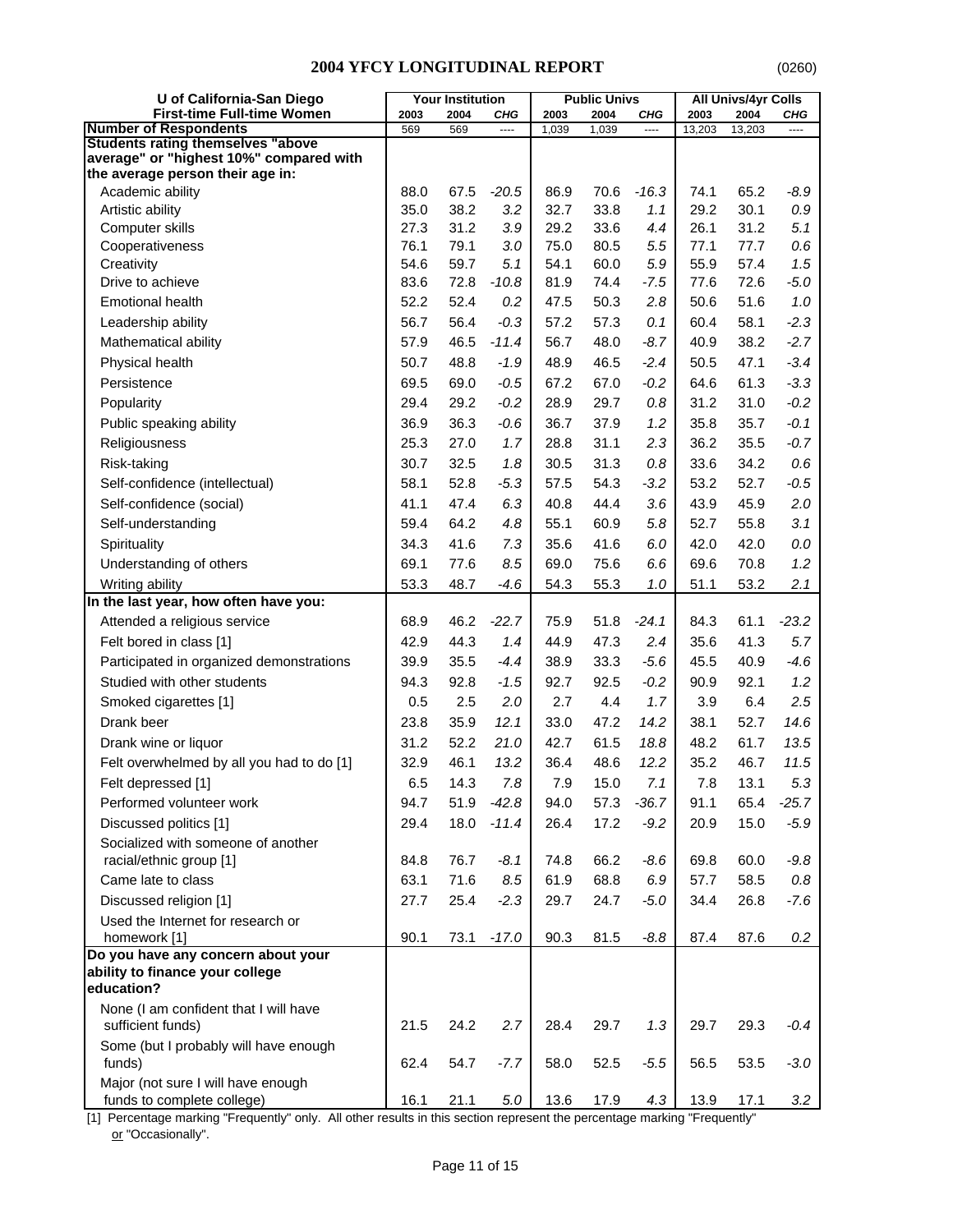| U of California-San Diego                                          |              | <b>Your Institution</b> |            |              | <b>Public Univs</b> |                 |              | <b>All Univs/4yr Colls</b> |                    |
|--------------------------------------------------------------------|--------------|-------------------------|------------|--------------|---------------------|-----------------|--------------|----------------------------|--------------------|
| <b>First-time Full-time Women</b>                                  | 2003         | 2004                    | <b>CHG</b> | 2003         | 2004                | CHG             | 2003         | 2004                       | CHG                |
| Objectives considered to be "very                                  |              |                         |            |              |                     |                 |              |                            |                    |
| important" or "essential"                                          |              |                         |            |              |                     |                 |              |                            |                    |
| Becoming accomplished in one of the                                |              |                         |            |              |                     |                 |              |                            |                    |
| performing arts (acting, dancing,                                  |              |                         |            |              |                     |                 |              |                            |                    |
| $etc.$ )                                                           | 17.5<br>60.0 | 24.1<br>67.3            | 6.6<br>7.3 | 15.7<br>61.2 | 22.0<br>67.2        | 6.3<br>6.0      | 16.6<br>57.0 | 21.7<br>64.0               | 5.1<br>7.0         |
| Becoming an authority in my field<br>Obtaining recognition from my |              |                         |            |              |                     |                 |              |                            |                    |
| colleagues for contributions to my                                 |              |                         |            |              |                     |                 |              |                            |                    |
| special field                                                      | 51.1         | 55.8                    | 4.7        | 52.3         | 56.9                | 4.6             | 50.4         | 57.0                       | 6.6                |
| Influencing the political structure                                | 17.4         | 21.9                    | 4.5        | 16.1         | 18.6                | 2.5             | 16.4         | 17.0                       | 0.6                |
| Influencing social values                                          | 34.8         | 50.0                    | 15.2       | 35.8         | 50.2                | 14.4            | 41.1         | 51.3                       | 10.2               |
| Raising a family                                                   | 71.7         | 74.9                    | 3.2        | 73.2         | 76.2                | 3.0             | 77.2         | 80.7                       | 3.5                |
| Having administrative responsibility                               |              |                         |            |              |                     |                 |              |                            |                    |
| for the work of others                                             | 31.0         | 39.3                    | 8.3        | 33.2         | 40.0                | 6.8             | 34.6         | 38.2                       | 3.6                |
| Being very well off financially                                    | 74.9         | 71.4                    | $-3.5$     | 73.1         | 70.2                | $-2.9$          | 66.8         | 64.3                       | $-2.5$             |
| Helping others who are in difficulty                               | 71.5         | 78.0                    | 6.5        | 68.5         | 78.0                | 9.5             | 71.8         | 79.9                       | 8.1                |
| Making a theoretical contribution to                               |              |                         |            |              |                     |                 |              |                            |                    |
| science                                                            | 22.7         | 21.6                    | $-1.1$     | 21.6         | 18.4                | $-3.2$          | 13.7         | 14.6                       | $0.9\,$            |
| Writing original works (poems, novels,                             |              |                         |            |              |                     |                 |              |                            |                    |
| short stories, etc.)                                               | 13.9         | 22.3                    | 8.4        | 13.7         | 20.9                | 7.2             | 14.1         | 19.8                       | 5.7                |
| Creating artistic work (painting,                                  |              |                         |            |              |                     |                 |              |                            |                    |
| sculpture, decorating, etc.)                                       | 14.5         | 27.5                    | 13.0       | 14.5         | 24.8                | 10.3            | 14.9         | 21.8                       | 6.9                |
| Becoming successful in a business of my                            | 37.1         | 44.6                    | 7.5        | 35.6         | 41.5                | 5.9             | 32.2         | 35.2                       | 3.0                |
| own                                                                |              |                         |            |              |                     |                 |              |                            |                    |
| Becoming involved in programs to clean<br>up the environment       | 22.9         | 29.6                    | 6.7        | 19.6         | 26.9                | 7.3             | 18.0         | 23.6                       | 5.6                |
| Developing a meaningful philosophy of                              |              |                         |            |              |                     |                 |              |                            |                    |
| life                                                               | 47.5         | 60.1                    | 12.6       | 43.8         | 57.0                | 13.2            | 40.3         | 49.7                       | 9.4                |
| Participating in a community action                                |              |                         |            |              |                     |                 |              |                            |                    |
| program                                                            | 29.1         | 40.6                    | 11.5       | 26.4         | 39.4                | 13.0            | 28.5         | 35.3                       | 6.8                |
| Helping to promote racial understanding                            | 36.1         | 47.5                    | 11.4       | 31.5         | 45.0                | 13.5            | 32.0         | 43.1                       | 11.1               |
| Keeping up to date with political                                  |              |                         |            |              |                     |                 |              |                            |                    |
| affairs                                                            | 34.1         | 43.0                    | 8.9        | 32.7         | 42.0                | 9.3             | 31.7         | 37.9                       | 6.2                |
| Becoming a community leader                                        | 31.9         | 41.2                    | 9.3        | 32.2         | 40.8                | 8.6             | 33.8         | 36.8                       | 3.0                |
| Integrating spirituality into my life                              | 37.5         | 49.4                    | 11.9       | 38.6         | 51.9                | 13.3            | 46.2         | 55.5                       | 9.3                |
| Improving my understanding of other                                |              |                         |            |              |                     |                 |              |                            |                    |
| countries and cultures                                             | 57.8         | 69.3                    | 11.5       | 52.7         | 64.7                | 12.0            | 51.2         | 59.1                       | 7.9                |
| High School/Current Grade Average [2]<br>A (3.75-4.0)              | 48.2         | 10.9                    | $-37.3$    |              |                     |                 |              | 18.8                       |                    |
|                                                                    |              |                         | $-15.8$    | 47.3         | 15.7                | $-31.6$         | 33.4         | 35.7                       | $-14.6$<br>$-12.7$ |
| A-, B+ (3.25-3.74)                                                 | 50.5<br>1.2  | 34.7<br>34.3            | 33.1       | 47.7<br>3.3  | 34.4<br>30.2        | $-13.3$<br>26.9 | 48.4<br>13.5 | 27.9                       | 14.4               |
| B (2.75-3.24)                                                      |              |                         |            |              |                     |                 |              |                            |                    |
| $B-, C+ (2.25-2.74)$                                               | 0.0          | 13.3                    | 13.3       | 1.5          | 12.7<br>5.0         | 11.2            | 4.4          | 11.3                       | 6.9                |
| $C(1.75-2.24)$                                                     | 0.0          | 5.0                     | 5.0        | 0.3          |                     | 4.7             | 0.4          | 4.6                        | 4.2                |
| C- or less (below 1.75)<br>Do you give the Higher Education        | 0.0          | 1.8                     | 1.8        | 0.0          | 2.0                 | 2.0             | 0.0          | 1.6                        | 1.6                |
| Research Institute at UCLA permission                              |              |                         |            |              |                     |                 |              |                            |                    |
| to include your ID number should your                              |              |                         |            |              |                     |                 |              |                            |                    |
| college request the data for additional                            |              |                         |            |              |                     |                 |              |                            |                    |
| research analyses?                                                 |              |                         |            |              |                     |                 |              |                            |                    |
| Yes                                                                | 62.2         | 46.0                    | $-16.2$    | 65.8         | 53.7                | $-12.1$         | 68.5         | 51.5                       | $-17.0$            |
| No                                                                 | 37.8         | 54.0                    | 16.2       | 34.2         | 46.3                | 12.1            | 31.5         | 48.5                       | 17.0               |

[2] Categories in the 2003 and 2004 GPA were combined for comparability. Respondents marking "I do not receive grades in my courses" in 2004 were not included in these results.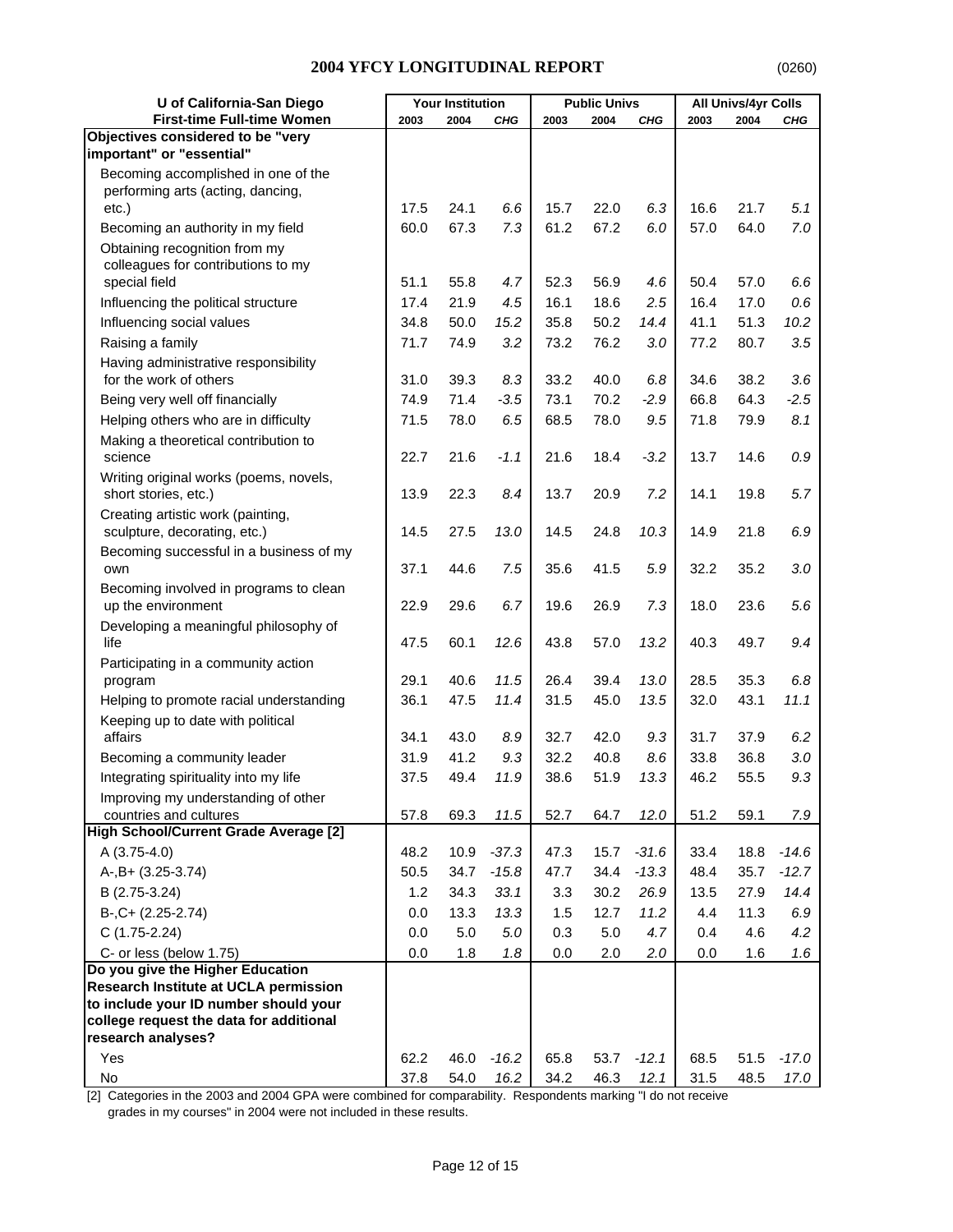| U of California-San Diego               | <b>Your Institution</b> |      | <b>Public Univs</b> |      |      | All Univs/4yr Colls |       |      |         |
|-----------------------------------------|-------------------------|------|---------------------|------|------|---------------------|-------|------|---------|
| <b>First-time Full-time Women</b>       | 2003                    | 2004 | CHG                 | 2003 | 2004 | CHG                 | 2003  | 2004 | CHG     |
| DURING THE PAST YEAR, HOW MUCH TIME DID |                         |      |                     |      |      |                     |       |      |         |
| YOU SPEND DURING A TYPICAL WEEK DOING   |                         |      |                     |      |      |                     |       |      |         |
| THE FOLLOWING ACTIVITIES [3]            |                         |      |                     |      |      |                     |       |      |         |
| <b>Studying/homework</b>                |                         |      |                     |      |      |                     |       |      |         |
| None                                    | 0.5                     | 0.0  | $-0.5$              | 0.8  | 0.0  | $-0.8$              | 0.6   | 0.1  | $-0.5$  |
| Less than 1 hour                        | 2.9                     | 0.7  | $-2.2$              | 5.3  | 0.8  | $-4.5$              | 7.0   | 0.5  | $-6.5$  |
| 1 to 2 hours                            | 6.1                     | 3.4  | $-2.7$              | 10.4 | 3.4  | $-7.0$              | 15.8  | 5.2  | $-10.6$ |
| 3 to 5 hours                            | 28.4                    | 20.9 | $-7.5$              | 29.6 | 20.4 | $-9.2$              | 29.0  | 23.6 | $-5.4$  |
| 6 to 10 hours                           | 23.6                    | 39.2 | 15.6                | 23.9 | 36.8 | 12.9                | 23.7  | 33.3 | 9.6     |
| 11 to 15 hours                          | 14.5                    | 18.1 | 3.6                 | 12.8 | 20.4 | 7.6                 | 12.8  | 18.0 | 5.2     |
| 16 to 20 hours                          | 13.6                    | 12.2 | $-1.4$              | 10.4 | 11.4 | 1.0                 | 6.7   | 10.4 | 3.7     |
| Over 20 hours                           | 10.4                    | 5.5  | $-4.9$              | 6.8  | 6.8  | 0.0                 | 4.5   | 8.9  | 4.4     |
| <b>Socializing with friends</b>         |                         |      |                     |      |      |                     |       |      |         |
| None                                    | 0.0                     | 0.7  | 0.7                 | 0.3  | 0.6  | 0.3                 | 0.2   | 0.3  | 0.1     |
| Less than 1 hour                        | 1.8                     | 1.2  | $-0.6$              | 1.1  | 0.9  | $-0.2$              | 0.9   | 0.9  | 0.0     |
| 1 to 2 hours                            | 7.8                     | 5.2  | $-2.6$              | 6.6  | 4.4  | $-2.2$              | 5.7   | 4.2  | $-1.5$  |
| 3 to 5 hours                            | 24.4                    | 21.7 | $-2.7$              | 22.6 | 17.6 | $-5.0$              | 18.6  | 14.8 | $-3.8$  |
| 6 to 10 hours                           | 30.7                    | 30.1 | $-0.6$              | 29.4 | 29.7 | 0.3                 | 28.0  | 25.1 | $-2.9$  |
| 11 to 15 hours                          | 15.5                    | 15.2 | $-0.3$              | 17.4 | 17.8 | 0.4                 | 19.6  | 18.7 | $-0.9$  |
| 16 to 20 hours                          | 8.6                     | 12.8 | 4.2                 | 10.1 | 12.1 | 2.0                 | 12.4  | 13.4 | 1.0     |
| Over 20 hours                           | 11.2                    | 13.0 | 1.8                 | 12.6 | 17.0 | 4.4                 | 14.6  | 22.7 | 8.1     |
| <b>Exercising or sports</b>             |                         |      |                     |      |      |                     |       |      |         |
| None                                    | 5.5                     | 6.6  | 1.1                 | 4.9  | 8.2  | 3.3                 | 4.9   | 7.1  | 2.2     |
| Less than 1 hour                        | 17.0                    | 14.3 | $-2.7$              | 14.1 | 12.8 | $-1.3$              | 10.6  | 12.1 | 1.5     |
| 1 to 2 hours                            | 18.0                    | 21.4 | 3.4                 | 16.9 | 21.3 | 4.4                 | 15.7  | 20.9 | 5.2     |
| 3 to 5 hours                            | 20.0                    | 35.9 | 15.9                | 21.4 | 33.9 | 12.5                | 19.8  | 29.8 | 10.0    |
| 6 to 10 hours                           | 16.2                    | 13.0 | $-3.2$              | 17.8 | 14.8 | $-3.0$              | 18.9  | 17.9 | $-1.0$  |
| 11 to 15 hours                          | 10.7                    | 5.0  | $-5.7$              | 11.9 | 4.9  | $-7.0$              | 14.9  | 6.4  | $-8.5$  |
| 16 to 20 hours                          | 5.5                     | 2.0  | $-3.5$              | 6.7  | 2.3  | $-4.4$              | 7.8   | 3.3  | $-4.5$  |
| Over 20 hours                           | 7.0                     | 1.8  | $-5.2$              | 6.3  | 1.8  | $-4.5$              | 7.3   | 2.5  | $-4.8$  |
| Partying                                |                         |      |                     |      |      |                     |       |      |         |
| None                                    | 31.6                    | 37.9 | 6.3                 | 28.2 | 31.6 | 3.4                 | 28.4  | 27.1 | $-1.3$  |
| Less than 1 hour                        | 25.2                    | 17.3 | $-7.9$              | 21.3 | 13.9 | $-7.4$              | 16.8  | 12.1 | $-4.7$  |
| 1 to 2 hours                            | 19.3                    | 13.8 | $-5.5$              | 19.4 | 14.0 | $-5.4$              | 18.1  | 15.2 | $-2.9$  |
| 3 to 5 hours                            | 15.2                    | 17.9 | 2.7                 | 18.1 | 20.2 | 2.1                 | 19.4  | 21.9 | 2.5     |
| 6 to 10 hours                           | 6.8                     | 9.8  | 3.0                 | 8.8  | 14.2 | 5.4                 | 10.7  | 15.1 | 4.4     |
| 11 to 15 hours                          | 1.2                     | 2.3  | 1.1                 | 2.0  | 3.8  | 1.8                 | 4.1   | 5.0  | 0.9     |
| 16 to 20 hours                          | 0.7                     | 0.9  | 0.2                 | 1.6  | 1.2  | $-0.4$              | 1.5   | 1.8  | 0.3     |
| Over 20 hours                           | 0.0                     | 0.2  | 0.2                 | 0.6  | 1.0  | 0.4                 | 1.0   | 1.8  | $0.8\,$ |
| <b>Volunteer work</b>                   |                         |      |                     |      |      |                     |       |      |         |
| None                                    | 13.8                    | 62.1 | 48.3                | 15.7 | 58.7 | 43.0                | 18.5  | 52.9 | 34.4    |
| Less than 1 hour                        | 15.5                    | 13.9 | $-1.6$              | 18.5 | 17.3 | $-1.2$              | 21.5  | 19.0 | $-2.5$  |
| 1 to 2 hours                            | 31.8                    | 13.9 | $-17.9$             | 31.4 | 15.1 | $-16.3$             | 28.8  | 17.1 | $-11.7$ |
| 3 to 5 hours                            | 22.5                    | 7.5  | $-15.0$             | 20.8 | 6.5  | $-14.3$             | 18.9  | 7.8  | $-11.1$ |
| 6 to 10 hours                           | 8.0                     | 1.4  | $-6.6$              | 7.5  | 1.5  | $-6.0$              | 7.0   | 2.1  | $-4.9$  |
| 11 to 15 hours                          | 4.5                     | 0.9  | $-3.6$              | 3.2  | 0.7  | $-2.5$              | 2.5   | 0.5  | $-2.0$  |
| 16 to 20 hours                          | 2.0                     | 0.2  | $-1.8$              | 1.4  | 0.2  | $-1.2$              | 1.3   | 0.3  | $-1.0$  |
| Over 20 hours                           | 2.0                     | 0.0  | $-2.0$              | 1.6  | 0.1  | $-1.5$              | $1.5$ | 0.3  | $-1.2$  |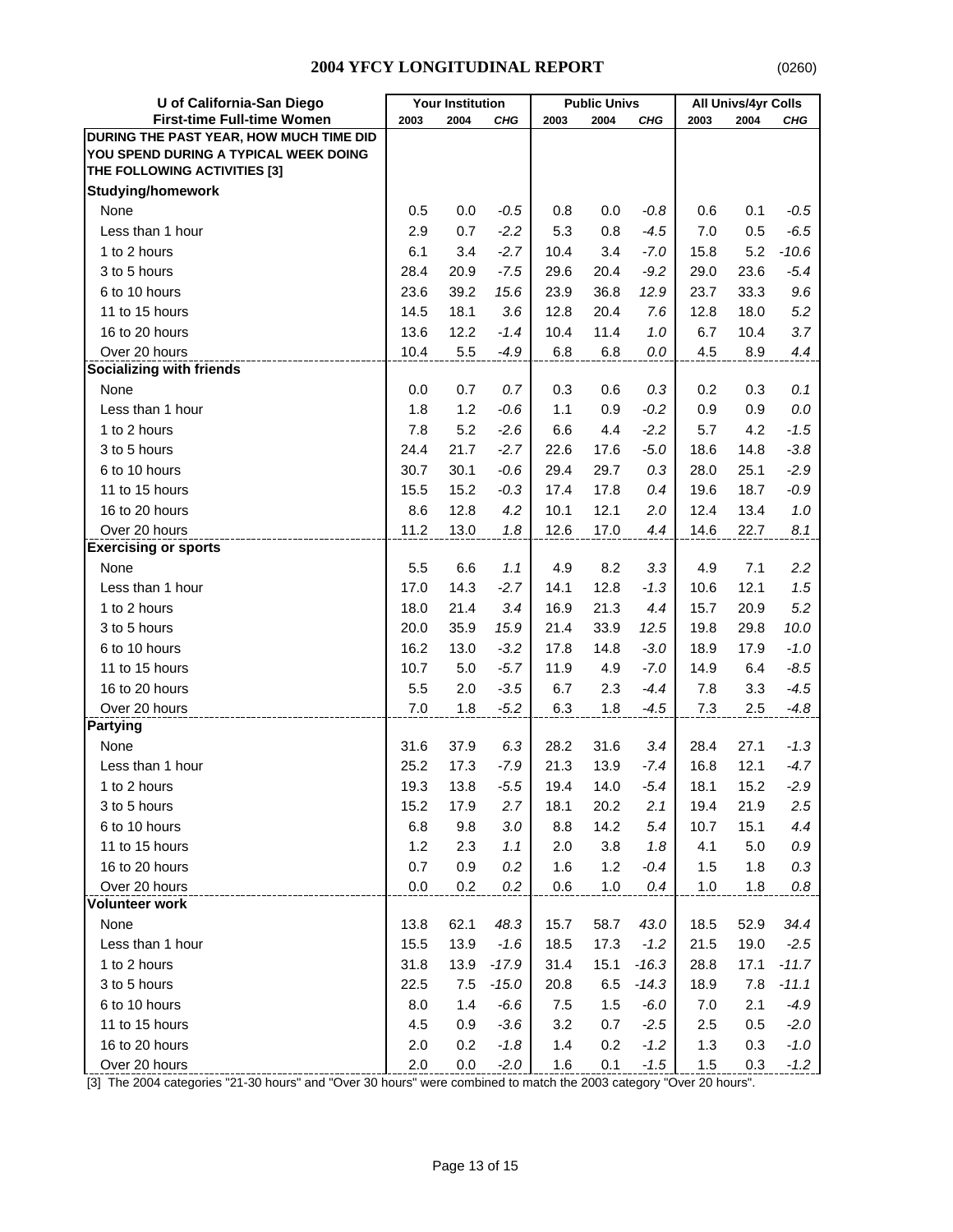| U of California-San Diego                                                                                                                                                                                                                            | <b>Your Institution</b>                                                                     |                                                                                                | <b>Public Univs</b>                                                                                                |                                                                                             |                                                                                            | All Univs/4yr Colls                                                                                                  |                                                                                             |                                                                                            |                                                                                                                        |
|------------------------------------------------------------------------------------------------------------------------------------------------------------------------------------------------------------------------------------------------------|---------------------------------------------------------------------------------------------|------------------------------------------------------------------------------------------------|--------------------------------------------------------------------------------------------------------------------|---------------------------------------------------------------------------------------------|--------------------------------------------------------------------------------------------|----------------------------------------------------------------------------------------------------------------------|---------------------------------------------------------------------------------------------|--------------------------------------------------------------------------------------------|------------------------------------------------------------------------------------------------------------------------|
| <b>First-time Full-time Women</b>                                                                                                                                                                                                                    | 2003                                                                                        | 2004                                                                                           | <b>CHG</b>                                                                                                         | 2003                                                                                        | 2004                                                                                       | <b>CHG</b>                                                                                                           | 2003                                                                                        | 2004                                                                                       | CHG                                                                                                                    |
| DURING THE PAST YEAR, HOW MUCH TIME DID                                                                                                                                                                                                              |                                                                                             |                                                                                                |                                                                                                                    |                                                                                             |                                                                                            |                                                                                                                      |                                                                                             |                                                                                            |                                                                                                                        |
| YOU SPEND DURING A TYPICAL WEEK DOING                                                                                                                                                                                                                |                                                                                             |                                                                                                |                                                                                                                    |                                                                                             |                                                                                            |                                                                                                                      |                                                                                             |                                                                                            |                                                                                                                        |
| THE FOLLOWING ACTIVITIES [3]                                                                                                                                                                                                                         |                                                                                             |                                                                                                |                                                                                                                    |                                                                                             |                                                                                            |                                                                                                                      |                                                                                             |                                                                                            |                                                                                                                        |
| Participating in student clubs/groups                                                                                                                                                                                                                |                                                                                             |                                                                                                |                                                                                                                    |                                                                                             |                                                                                            |                                                                                                                      |                                                                                             |                                                                                            |                                                                                                                        |
| None                                                                                                                                                                                                                                                 | 12.5                                                                                        | 41.7                                                                                           | 29.2                                                                                                               | 13.3                                                                                        | 39.5                                                                                       | 26.2                                                                                                                 | 16.0                                                                                        | 40.9                                                                                       | 24.9                                                                                                                   |
| Less than 1 hour                                                                                                                                                                                                                                     | 14.6                                                                                        | 10.5                                                                                           | $-4.1$                                                                                                             | 14.5                                                                                        | 11.4                                                                                       | $-3.1$                                                                                                               | 13.6                                                                                        | 12.4                                                                                       | $-1.2$                                                                                                                 |
| 1 to 2 hours                                                                                                                                                                                                                                         | 25.7                                                                                        | 19.8                                                                                           | $-5.9$                                                                                                             | 28.8                                                                                        | 20.7                                                                                       | $-8.1$                                                                                                               | 28.9                                                                                        | 21.5                                                                                       | $-7.4$                                                                                                                 |
| 3 to 5 hours                                                                                                                                                                                                                                         | 22.5                                                                                        | 20.0                                                                                           | $-2.5$                                                                                                             | 22.8                                                                                        | 19.6                                                                                       | $-3.2$                                                                                                               | 23.1                                                                                        | 16.8                                                                                       | $-6.3$                                                                                                                 |
| 6 to 10 hours                                                                                                                                                                                                                                        | 13.5                                                                                        | 4.6                                                                                            | $-8.9$                                                                                                             | 10.9                                                                                        | 5.8                                                                                        | $-5.1$                                                                                                               | 10.2                                                                                        | 5.6                                                                                        | $-4.6$                                                                                                                 |
| 11 to 15 hours                                                                                                                                                                                                                                       | 4.1                                                                                         | 1.8                                                                                            | $-2.3$                                                                                                             | 4.5                                                                                         | 2.1                                                                                        | $-2.4$                                                                                                               | 4.0                                                                                         | 1.5                                                                                        | $-2.5$                                                                                                                 |
| 16 to 20 hours                                                                                                                                                                                                                                       | 3.2                                                                                         | 0.9                                                                                            | $-2.3$                                                                                                             | 2.4                                                                                         | 0.6                                                                                        | $-1.8$                                                                                                               | 1.9                                                                                         | 0.7                                                                                        | $-1.2$                                                                                                                 |
| Over 20 hours                                                                                                                                                                                                                                        | 3.9                                                                                         | 0.7                                                                                            | $-3.2$                                                                                                             | 2.7                                                                                         | 0.5                                                                                        | $-2.2$                                                                                                               | 2.3                                                                                         | 0.6                                                                                        | $-1.7$                                                                                                                 |
| <b>Watching TV</b>                                                                                                                                                                                                                                   |                                                                                             |                                                                                                |                                                                                                                    |                                                                                             |                                                                                            |                                                                                                                      |                                                                                             |                                                                                            |                                                                                                                        |
| None                                                                                                                                                                                                                                                 | 7.5                                                                                         | 12.3                                                                                           | 4.8                                                                                                                | 7.0                                                                                         | 10.5                                                                                       | 3.5                                                                                                                  | 6.4                                                                                         | 13.2                                                                                       | 6.8                                                                                                                    |
| Less than 1 hour                                                                                                                                                                                                                                     | 16.5                                                                                        | 16.5                                                                                           | 0.0                                                                                                                | 16.2                                                                                        | 15.8                                                                                       | $-0.4$                                                                                                               | 17.5                                                                                        | 17.4                                                                                       | $-0.1$                                                                                                                 |
| 1 to 2 hours                                                                                                                                                                                                                                         | 24.0                                                                                        | 23.0                                                                                           | $-1.0$                                                                                                             | 24.9                                                                                        | 23.1                                                                                       | $-1.8$                                                                                                               | 25.4                                                                                        | 25.5                                                                                       | 0.1                                                                                                                    |
| 3 to 5 hours                                                                                                                                                                                                                                         | 31.0                                                                                        | 29.7                                                                                           | $-1.3$                                                                                                             | 29.9                                                                                        | 28.7                                                                                       | $-1.2$                                                                                                               | 28.4                                                                                        | 25.4                                                                                       | $-3.0$                                                                                                                 |
| 6 to 10 hours                                                                                                                                                                                                                                        | 12.5                                                                                        | 12.5                                                                                           | 0.0                                                                                                                | 13.2                                                                                        | 13.9                                                                                       | 0.7                                                                                                                  | 13.9                                                                                        | 11.9                                                                                       | $-2.0$                                                                                                                 |
| 11 to 15 hours                                                                                                                                                                                                                                       | 3.9                                                                                         | 3.9                                                                                            | 0.0                                                                                                                | 4.4                                                                                         | 4.4                                                                                        | 0.0                                                                                                                  | 4.7                                                                                         | 3.5                                                                                        | $-1.2$                                                                                                                 |
| 16 to 20 hours                                                                                                                                                                                                                                       | 2.8                                                                                         | 1.2                                                                                            | $-1.6$                                                                                                             | 2.6                                                                                         | 1.6                                                                                        | $-1.0$                                                                                                               | 1.8                                                                                         | 1.5                                                                                        | $-0.3$                                                                                                                 |
| Over 20 hours                                                                                                                                                                                                                                        | 1.8                                                                                         | 0.9                                                                                            | $-0.9$                                                                                                             | 1.9                                                                                         | 2.0                                                                                        | 0.1                                                                                                                  | 1.9                                                                                         | 1.5                                                                                        | $-0.4$                                                                                                                 |
| <b>Household/childcare duties</b>                                                                                                                                                                                                                    |                                                                                             |                                                                                                |                                                                                                                    |                                                                                             |                                                                                            |                                                                                                                      |                                                                                             |                                                                                            |                                                                                                                        |
| None                                                                                                                                                                                                                                                 | 15.3                                                                                        | 55.8                                                                                           | 40.5                                                                                                               | 14.9                                                                                        | 57.7                                                                                       | 42.8                                                                                                                 | 13.5                                                                                        | 63.2                                                                                       | 49.7                                                                                                                   |
| Less than 1 hour                                                                                                                                                                                                                                     | 23.9                                                                                        | 20.9                                                                                           | $-3.0$                                                                                                             | 25.0                                                                                        | 20.4                                                                                       | $-4.6$                                                                                                               | 23.6                                                                                        | 16.6                                                                                       | $-7.0$                                                                                                                 |
| 1 to 2 hours                                                                                                                                                                                                                                         | 33.5                                                                                        | 15.2                                                                                           | $-18.3$                                                                                                            | 33.9                                                                                        | 13.9                                                                                       | $-20.0$                                                                                                              | 34.8                                                                                        | 12.6                                                                                       | $-22.2$                                                                                                                |
| 3 to 5 hours                                                                                                                                                                                                                                         | 19.8                                                                                        | 6.4                                                                                            | $-13.4$                                                                                                            | 19.6                                                                                        | 5.8                                                                                        | $-13.8$                                                                                                              | 18.9                                                                                        | 5.1                                                                                        | $-13.8$                                                                                                                |
| 6 to 10 hours                                                                                                                                                                                                                                        | 4.6                                                                                         | 1.6                                                                                            | $-3.0$                                                                                                             | 4.5                                                                                         | 1.6                                                                                        | $-2.9$                                                                                                               | 5.7                                                                                         | 1.4                                                                                        | $-4.3$                                                                                                                 |
| 11 to 15 hours                                                                                                                                                                                                                                       | 1.2                                                                                         | 0.2                                                                                            | $-1.0$                                                                                                             | 1.0                                                                                         | 0.3                                                                                        | $-0.7$                                                                                                               | 1.7                                                                                         | 0.5                                                                                        | $-1.2$                                                                                                                 |
| 16 to 20 hours                                                                                                                                                                                                                                       | 0.9                                                                                         | 0.0                                                                                            | $-0.9$                                                                                                             | 0.5                                                                                         | 0.1                                                                                        | $-0.4$                                                                                                               | 0.6                                                                                         | 0.2                                                                                        | $-0.4$                                                                                                                 |
| Over 20 hours                                                                                                                                                                                                                                        | 0.7                                                                                         | 0.0                                                                                            | $-0.7$                                                                                                             | 0.7                                                                                         | 0.3                                                                                        | $-0.4$                                                                                                               | 1.1                                                                                         | 0.4                                                                                        | $-0.7$                                                                                                                 |
| <b>Reading for pleasure</b>                                                                                                                                                                                                                          |                                                                                             |                                                                                                |                                                                                                                    |                                                                                             |                                                                                            |                                                                                                                      |                                                                                             |                                                                                            |                                                                                                                        |
| None                                                                                                                                                                                                                                                 | 15.0                                                                                        | 38.6                                                                                           | 23.6                                                                                                               | 17.6                                                                                        | 40.8                                                                                       | 23.2                                                                                                                 | 18.3                                                                                        | 43.2                                                                                       | 24.9                                                                                                                   |
| Less than 1 hour                                                                                                                                                                                                                                     | 27.5                                                                                        | 25.7                                                                                           | $-1.8$                                                                                                             | 26.6                                                                                        | 24.6                                                                                       | $-2.0$                                                                                                               | 26.8                                                                                        | 25.9                                                                                       | $-0.9$                                                                                                                 |
| 1 to 2 hours                                                                                                                                                                                                                                         | 26.1                                                                                        | 22.5                                                                                           | $-3.6$                                                                                                             | 26.0                                                                                        | 21.6                                                                                       | $-4.4$                                                                                                               | 26.9                                                                                        | 19.2                                                                                       | $-7.7$                                                                                                                 |
|                                                                                                                                                                                                                                                      |                                                                                             |                                                                                                |                                                                                                                    |                                                                                             |                                                                                            |                                                                                                                      |                                                                                             |                                                                                            |                                                                                                                        |
|                                                                                                                                                                                                                                                      |                                                                                             |                                                                                                |                                                                                                                    |                                                                                             |                                                                                            |                                                                                                                      |                                                                                             |                                                                                            |                                                                                                                        |
|                                                                                                                                                                                                                                                      |                                                                                             |                                                                                                |                                                                                                                    |                                                                                             |                                                                                            |                                                                                                                      |                                                                                             |                                                                                            |                                                                                                                        |
|                                                                                                                                                                                                                                                      |                                                                                             |                                                                                                |                                                                                                                    |                                                                                             |                                                                                            |                                                                                                                      |                                                                                             |                                                                                            |                                                                                                                        |
|                                                                                                                                                                                                                                                      |                                                                                             |                                                                                                |                                                                                                                    |                                                                                             |                                                                                            |                                                                                                                      |                                                                                             |                                                                                            |                                                                                                                        |
|                                                                                                                                                                                                                                                      |                                                                                             |                                                                                                |                                                                                                                    |                                                                                             |                                                                                            |                                                                                                                      |                                                                                             |                                                                                            |                                                                                                                        |
|                                                                                                                                                                                                                                                      |                                                                                             |                                                                                                |                                                                                                                    |                                                                                             |                                                                                            |                                                                                                                      |                                                                                             |                                                                                            |                                                                                                                        |
|                                                                                                                                                                                                                                                      |                                                                                             |                                                                                                |                                                                                                                    |                                                                                             |                                                                                            |                                                                                                                      |                                                                                             |                                                                                            |                                                                                                                        |
|                                                                                                                                                                                                                                                      |                                                                                             |                                                                                                |                                                                                                                    |                                                                                             |                                                                                            |                                                                                                                      |                                                                                             |                                                                                            |                                                                                                                        |
|                                                                                                                                                                                                                                                      |                                                                                             |                                                                                                |                                                                                                                    |                                                                                             |                                                                                            |                                                                                                                      |                                                                                             |                                                                                            |                                                                                                                        |
|                                                                                                                                                                                                                                                      |                                                                                             |                                                                                                |                                                                                                                    |                                                                                             |                                                                                            |                                                                                                                      |                                                                                             |                                                                                            |                                                                                                                        |
|                                                                                                                                                                                                                                                      |                                                                                             |                                                                                                |                                                                                                                    |                                                                                             |                                                                                            |                                                                                                                      |                                                                                             |                                                                                            |                                                                                                                        |
|                                                                                                                                                                                                                                                      |                                                                                             |                                                                                                |                                                                                                                    |                                                                                             |                                                                                            |                                                                                                                      |                                                                                             |                                                                                            |                                                                                                                        |
|                                                                                                                                                                                                                                                      |                                                                                             |                                                                                                |                                                                                                                    |                                                                                             |                                                                                            |                                                                                                                      |                                                                                             |                                                                                            |                                                                                                                        |
| 3 to 5 hours<br>6 to 10 hours<br>11 to 15 hours<br>16 to 20 hours<br>Over 20 hours<br>Playing video/computer games<br>None<br>Less than 1 hour<br>1 to 2 hours<br>3 to 5 hours<br>6 to 10 hours<br>11 to 15 hours<br>16 to 20 hours<br>Over 20 hours | 19.5<br>8.0<br>2.1<br>1.1<br>0.7<br>56.3<br>24.4<br>12.1<br>4.5<br>2.0<br>0.4<br>0.2<br>0.2 | 9.6<br>2.7<br>0.5<br>0.0<br>0.4<br>62.6<br>15.9<br>14.4<br>5.2<br>1.4<br>0.2<br>0.4<br>$0.0\,$ | $-9.9$<br>$-5.3$<br>$-1.6$<br>$-1.1$<br>$-0.3$<br>6.3<br>$-8.5$<br>2.3<br>0.7<br>$-0.6$<br>$-0.2$<br>0.2<br>$-0.2$ | 18.4<br>7.3<br>2.3<br>0.9<br>0.9<br>53.4<br>26.8<br>11.8<br>4.6<br>2.2<br>0.9<br>0.2<br>0.1 | 9.4<br>2.7<br>0.5<br>0.1<br>0.3<br>58.1<br>18.7<br>14.0<br>7.2<br>1.7<br>0.2<br>0.2<br>0.0 | $-9.0$<br>$-4.6$<br>$-1.8$<br>$-0.8$<br>$-0.6$<br>4.7<br>-8.1<br>2.2<br>2.6<br>$-0.5$<br>$-0.7$<br>$0.0\,$<br>$-0.1$ | 17.3<br>6.7<br>2.2<br>0.9<br>0.9<br>57.8<br>24.6<br>10.6<br>4.4<br>1.7<br>0.5<br>0.2<br>0.2 | 7.9<br>2.5<br>0.7<br>0.3<br>0.3<br>65.6<br>17.1<br>10.8<br>4.5<br>1.2<br>0.4<br>0.1<br>0.2 | $-9.4$<br>$-4.2$<br>$-1.5$<br>$-0.6$<br>$-0.6$<br>7.8<br>$-7.5$<br>$0.2\,$<br>0.1<br>$-0.5$<br>$-0.1$<br>$-0.1$<br>0.0 |